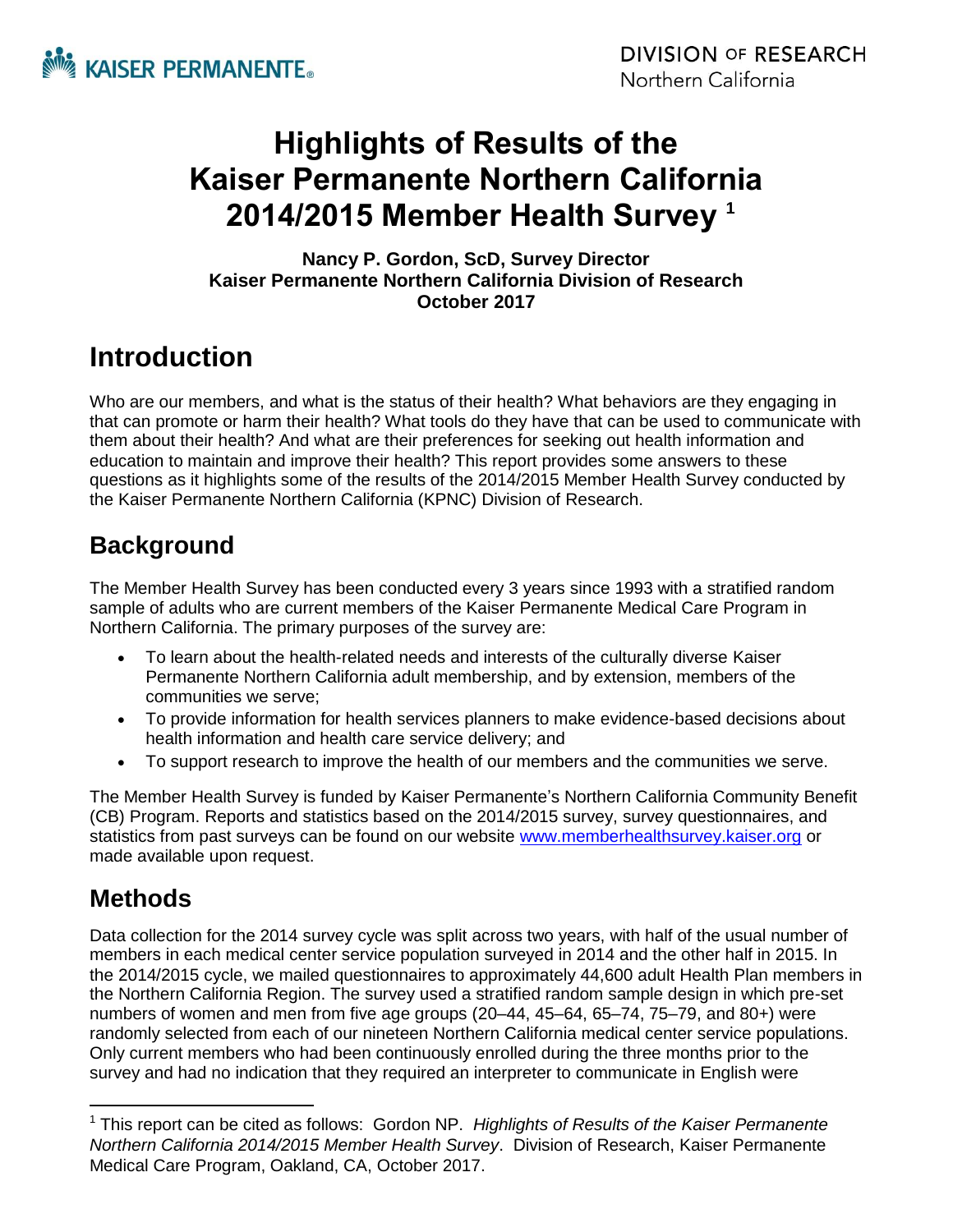sampled. Two subsequent survey packet mailings were sent over the next several weeks to nonrespondents, with the final wave of questionnaires mailed in September. Participants were also offered the opportunity to answer a secure online version of the questionnaire reached via a link emailed to them or by logging in using a URL printed on the survey materials. There is no individual financial incentive to participate in the survey, but participants are automatically entered into a drawing to win a \$100 gift card (100 winners). Phone administration was available on request but not used. Non-eligibles (deceaseds, non-current members, members living outside the main service area, language barrier) and members for whom neither Kaiser Permanente nor the U.S. Postal Service had forwarding addresses were dropped from the initial sample with no replacement. The overall survey response rate among survey eligibles was 37.9% (n=16,133/42,593), with seniors responding at the highest rates (see Appendix for age-sex group response rates and numbers of respondents). Poststratification weighting factors were assigned to respondents so that statistics generated from the survey reflect the actual age, gender, and geographic composition of the adult membership at the time of the survey obtained from complex survey designs. Comparisons across race/ethnic groups are restricted to members aged 25-79. Unless otherwise specified, comparisons are for adults aged 20 and over or ages 20–44, 45–64, and 65 and over. All differences indicated in the text are statistically significant at a minimum of *P <*.05.

Using the combined 2014/2015 survey data, we produced profile reports describing the characteristics of members aged 20 and over in the Northern California region, and a report on seniors (ages 65 and over) in the Northern California region. These reports can be downloaded at [www.memberhealthsurvey.kaiser.org.](http://www.memberhealthsurvey.kaiser.org/)

More information about the survey design, response rates, and weighting can be found at the end of this report. For more comprehensive profile statistics, please see the full 2014/2015 survey cycle reports profiling members aged 20 and over (statistics for women and men aged 20-44, 45-64, and 65 and over), in Kaiser Permanente's Northern California Region,19 medical center service populations, and 6 service areas (2 medical center service populations combined). A separate regional report on members aged 65 and over profiles men and women in age groups 65-74, 75-79, and 80 and over.

# **Overview of Results**

## **The 2014/2015 Member Health Survey shows that [compared with the survey in 2011](http://www.dor.kaiser.org/external/uploadedFiles/content/research/mhs/_2011_Revised_Site/Documents_Special_Reports/Member%20Health%20Surveys%20Report%20-%20Comparison%20of%20Demographics%20and%20Health-Related%20Characteristics,%202008%20v%202005%20(2-3-10)-rev(1).pdf)**:

- Our adult membership continues to become more race/ethnically diverse. There was a small but significant decrease in the percentages of non-Hispanic whites in (54.4% vs. 59.5%) and a small but significant increases in Latinos (15.9% vs 12.0%) and Asians (21.3% vs. 19.1%), with much little change for Blacks.
- There was no change in the percentages of adults with a college degree or at least some college, including for the older age group.
- The overall percentages of adults with a low-for-Bay Area household income (< \$35,000) did not significantly change, but in 2014/2015, significantly lower percentages of both female and male seniors (37.3% vs. 45.5% of women and 20.5% vs. 26.3% of men, respectively) were at that income level compared with 2011. At the upper range of household income, there was a small but significant increase in the percentage of all adults with a household income of over \$100,000 (34.5% in 2014/2015 vs. 30.1% in 2011), due primarily to significant increases among younger and older women.
- There was no significant change in the percentage of adults who indicated that in the past 12 months they had worried a great deal about their or their family's financial situation.
- The percentages of adults who indicated that they had delayed or not gotten medical care they thought they needed during the prior 12 months due to the cost slightly decreased (10.8% vs. 14.0%) and who said that they had started to take medicine in smaller doses or less frequently than prescribed, or decided not to fill a prescription due to the cost (5.6% vs. 7.9%). The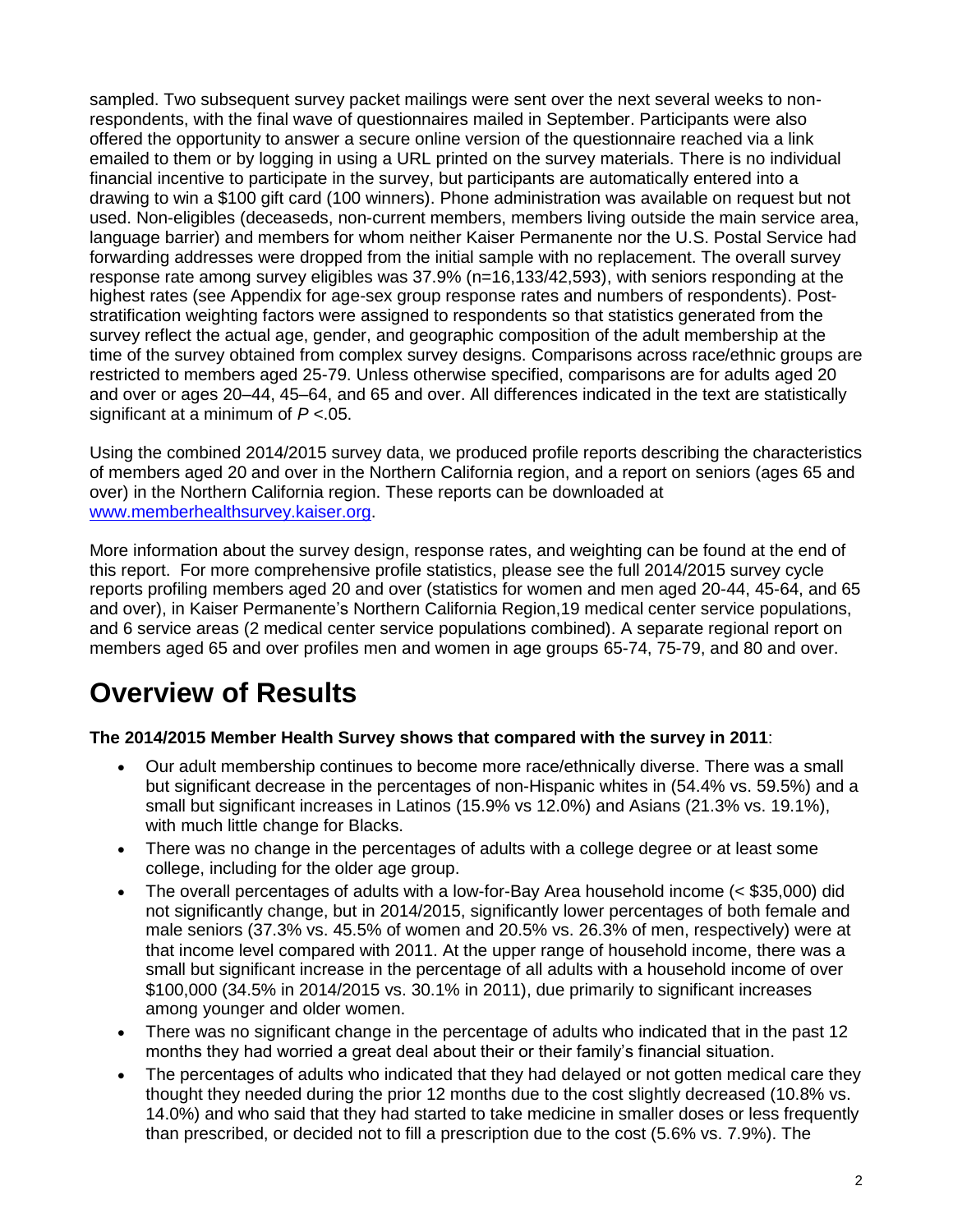decreases were observed across all age groups, but were largest in the younger adult age group.

- There was no change in the percentages of adults who considered their overall health to be very good or excellent and their emotional/mental health to be very good or excellent.
- There was a significant decrease in the percentages of adults who were smokers (7.5% vs. 8.7%), but a significant increase in the percentage who reported having ever regularly smoked (39.8% vs. 29.1%). The significant increase in "ever smokers" was seen across all age-sex groups, but the decrease in current smoking was primarily among younger women (5.7% in 2014/2015 vs. 8.3% in 2011).
- There was no change in the percentages of adults who were obese (BMI ≥ 30) or very obese (BMI ≥ 35), with overall prevalence staying around 26% and 10%, respectively.
- There were significant increases in the percentage of adults who reporting engaging in exercise/physical activity at least 3 times a week (73.2% vs. 61.9%) and at least 5 times a week (39.8% vs. 29.0%), and these increases were observed for all age-sex groups. There was a significant decrease in the percentage of adults who got exercise/physical activity less than once a week (10.8% vs. 14.9%). Of those who got exercise at least once a week, there was a small but significant decrease in the percentage who indicated that when they exercised, they usually got moderate or vigorous exercise (70% vs. 73.2%); however, this decrease was only observed among younger women.
- No changes were observed with regard to healthy dietary practices, i.e., consumption of at least 3 servings of fruit/vegetables a day; usually trying to eat low fat/reduced fat foods; and usually trying to avoid high sodium/high salt foods.
- There was a significant increase in the percentage of adults who said that they felt very stressed, tense, or anxious much of the time (19.1% vs. 17.0%), with the change primarily observed for women in all 3 age groups.
- There was a decrease in the percentages of adults who reported being very satisfied with their life (37.2% to 32.0%). However, the percentages of adults who reported being satisfied with their life and being very happy or very/pretty happy did not significantly change.
- There was a significant increase in the overall percentage of adults who believe that health habits/lifestyle (e.g., exercise, diet, and weight) can affect their health quite a bit or extremely (87.8% vs. 85.1%). There was a similar increase in the overall percentage of adults who believe that stress and emotional troubles (e.g., depression and anxiety) can affect their health quite a bit or extremely (83.5% vs. 81.1%). For both of these beliefs, the largest increase was observed for middle-aged men.
- There were no significant changes in the overall percentages of adults who were able to use the Internet to get information with websites (alone or with some help). However, there were small but significant increases in use of email and text messaging among seniors.
- The overall percentages of adults who indicated getting health information from a website in the past year (approximately 40%) did not change, although an increase was observed for seniors (41.4% vs. 32.7%). Similarly, the overall percentage of adults who indicated interest in getting health information from websites (if they were interested in getting health information or advice using any of the modalities listed) did not increase, although an increase was observed for seniors (43.6% vs. 37.4%).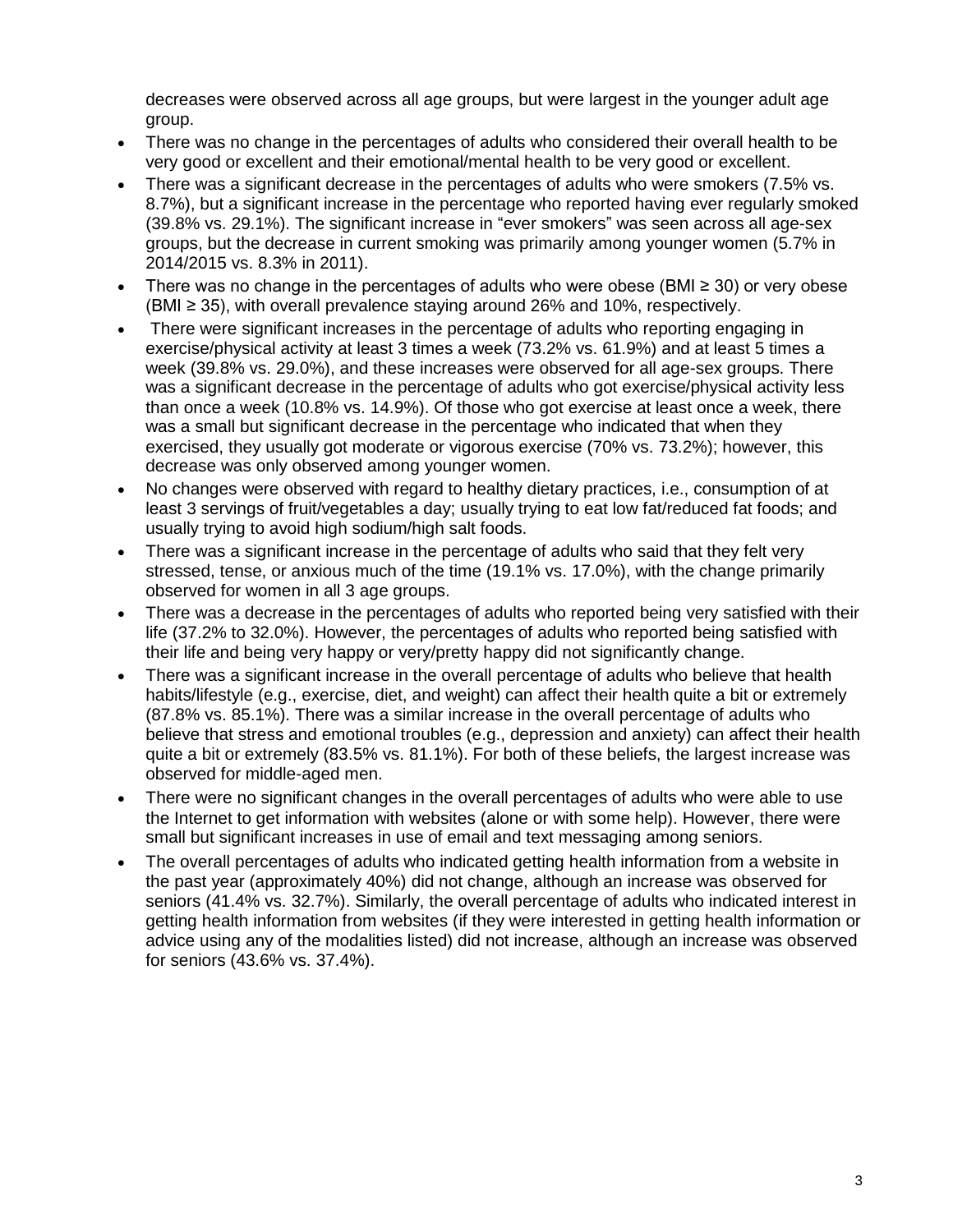# **2014/2015 Survey Result Highlights by Category**

- **Socio[demographic characteristics](http://www.dor.kaiser.org/external/DORExternal/mhs/2008_ncal_highlights.aspx#demographics#demographics) and financial circumstances** *(pages 4-6)*
- **[Health status](http://www.dor.kaiser.org/external/DORExternal/mhs/2008_ncal_highlights.aspx#health status#health status) and health conditions** *(pages 6-8)*
- **[Health behaviors and psychosocial/lifestyle risks](http://www.dor.kaiser.org/external/DORExternal/mhs/2008_ncal_highlights.aspx#health behavior#health behavior)** *(pages 8-12)*
- **[Use of complementary and integrative health \(CIH\) modalities](http://www.dor.kaiser.org/external/DORExternal/mhs/2008_ncal_highlights.aspx#complementary#complementary) and nonvitamin/nonmineral dietary supplements** *(pages 12-13)*
- **Access to digital technology** (*pages 13-14)*
- **Methods used for obtaining health information and health education in the past year** *(pages 14-16)*
- **Preferred methods for obtaining health information and health education** *(pages 16-18)*
- **Survey methodology** *(pages 19-20)*

Note on report terminology: When reporting subgroup differences, the terms younger, middle-aged, and older adults/seniors refer to ages 20-44, 45-64, and 65 and over, respectively. When reporting race/ethnic differences, the term white refers to non-Hispanic White and Black to African-American/other black.

## **Sociodemographic Characteristics and Financial Circumstances**

### **Race/Ethnicity:**

- Approximately 54% of members aged 20 and over are non-Hispanic white, 6% are African-American/Black, 16% are Latino/other Hispanic, and 201 are Asian.
- The race-ethnic composition of the adult membership varies by age group. Non-Hispanic Whites make up 43% of members aged 20–44, 58% of those aged 45–64, and 72% of those aged 65 and over; Asians make up 27%, 18%, and 12% of these age groups, respectively; and Latinos make up 22%, 14%, and 8%, respectively. The percentage of members who are African-American/Black (approximately 6%) does not significantly vary across age groups.

## **Educational Attainment**:

- Among members aged 25 and over, nearly half (49%) are **college graduates** and approximately 79% have at least some college education.
- Educational attainment significantly declines with age. For example 58% of members aged 25–44, 45% of those aged 45–64, and 39% of those aged 65 and over are college graduates.
- Among seniors, men have significantly higher educational attainment than women (46% vs. 32%, respectively, who are college graduates). Among younger adults, women are more likely to be college graduates than men (61% vs 55%).
- Across all age groups, Blacks and Latinos are significantly less likely and Chinese significantly more likely than Whites to be college graduates, with no significant difference between Whites and Filipinos. Across all age groups, Latinos are significantly less likely than Whites to have at least some college.

### **Relationship Status:**

- 76% of men and 70% of women aged 20 and over are married or in a committed relationship. However, while women in the younger group are more likely than men to be in married or in a committed relationship (75% vs. 69%), the reverse is true in the middle-aged (75% vs. 82%) and older (51% vs. 80%).
- Across all age groups, Black women are less likely to be married or in a committed relationship than White women; this same differences is found for men in the younger and middle-aged groups.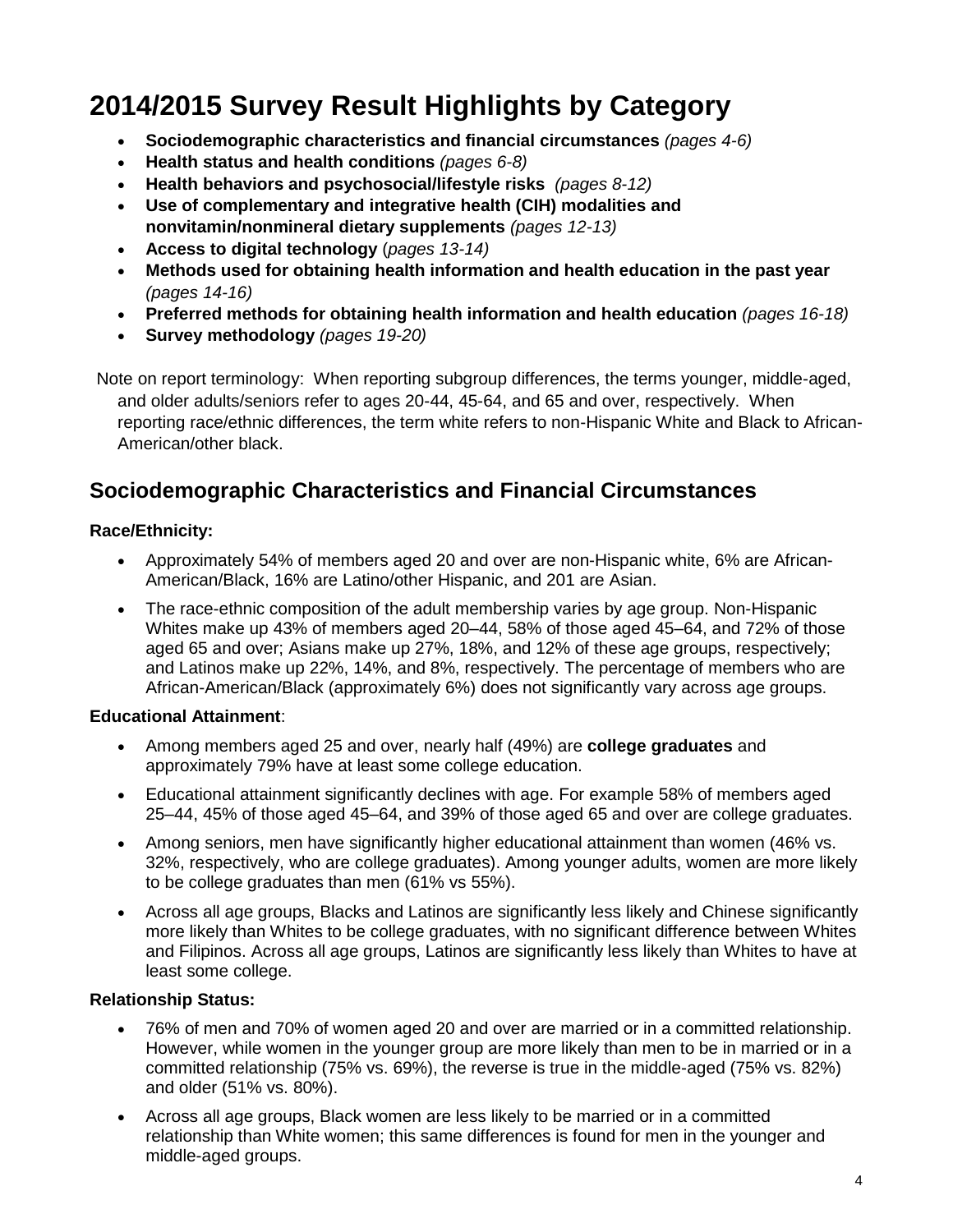### **Employment Status**:

83% of men and 76% of women aged 20–64 reported currently being part of the workforce, working either for someone else or for their own business. An additional 5% of 20–44 year olds and 4% of 45–64 year olds were unemployed or laid off. Approximately 2% of members aged 20–44 and 15% of those aged 45–64 were retired or unable to work due to health or disability problems.

 While the majority of men and women aged 65 and over were retired or unable to work due to health problems or disability, 22% of men and 18% of women were still in the workforce. Approximately 32% of 65–69 year olds and 12% of 70-74 year olds, and 8% of 80-84 year olds were working at least part time.

#### **Income/Financial Circumstances**

#### *Household Income*

- Approximately 18% of adults aged 20 and over had a household income of \$35,000 or less (low income by San Francisco Bay Area standards) and 11% had a household income of \$25,000 or less. At the upper end, approximately 34% had a household income of \$100,000 or more, with about 16% having a household income over \$150,000. Household income significantly varied across age groups. At the lower end of the income ladder, 18%, 11%, and 30% of young, middle-aged, and older adults, respectively had a household income of \$35,000 or less, and 11%, 7%, and 18%, respectively, had household incomes of \$25,000 or less? At the upper end, 35%, 42%, and 19% in these age groups had a household income of \$100,000 or over.
- While there were no significant differences in percentages of women and men with these incomes in the non-senior age groups, among those aged 65 and over, women were nearly twice as likely as men to have a household income of \$35,000 or less (37% vs. 20%) and \$25,000 or less (24% vs. 10%). Across all age groups, women were less likely to report having an income of \$100,000 or more. Sex disparities in lower household income within the oldest age group are strongly associated with marital status. Among those older adults who are married, there were no significant sex disparities. However, among those older adults who are not married (in a committed relationship but not married, single, separated, divorced, or widowed), women are significantly more likely than men to have a household income of \$35,000 or less (54% vs. 37%) or \$25,000 or less (38% vs. 23%).
- Blacks and Latinos are significantly more likely than Whites to have a household income of \$35,000 or less (27% and 20% vs. 12%, respectively), and Chinese (7%) are significantly less likely than Whites to be at that income level. These differences persist across all 3 age groups, and this pattern was also true for income of \$25,000 or less.

#### *Financial strain*

 Overall, 27% of adults aged 20 and over said that they were very worried about their or their family's financial situation during the past year, but younger and middle-aged adults were approximately twice as likely as those aged 65 and over (30% vs. 15%) to have been worried. This age disparity in worry about financial situation persists at different levels of income: Among 20-64 year olds, approximately 40% of those with household incomes of \$35,000 or less (no significant difference between ≤ \$25,000 and \$25,000-\$35,000) and \$35,000-\$50,000 said they had been very worried, as did 36% of those with incomes of \$50,000-\$80,000, 31% with incomes of \$80,000-\$100,00, and 19% of those with incomes of \$80,000 or over. Among adults aged 65 and over, 24% of those with household incomes of \$35,000 or less (no significant difference between ≤ \$25,000 and \$25,000-\$35,000), 16% of those with incomes of \$35,000-\$50,000, and approximately 12%of those with incomes of \$50,000 or more experienced financial worry.

Among 20-64 year olds, Blacks, Latinos, and Filipinos were significantly more likely to have been very worried about their personal or family financial situation than Whites, and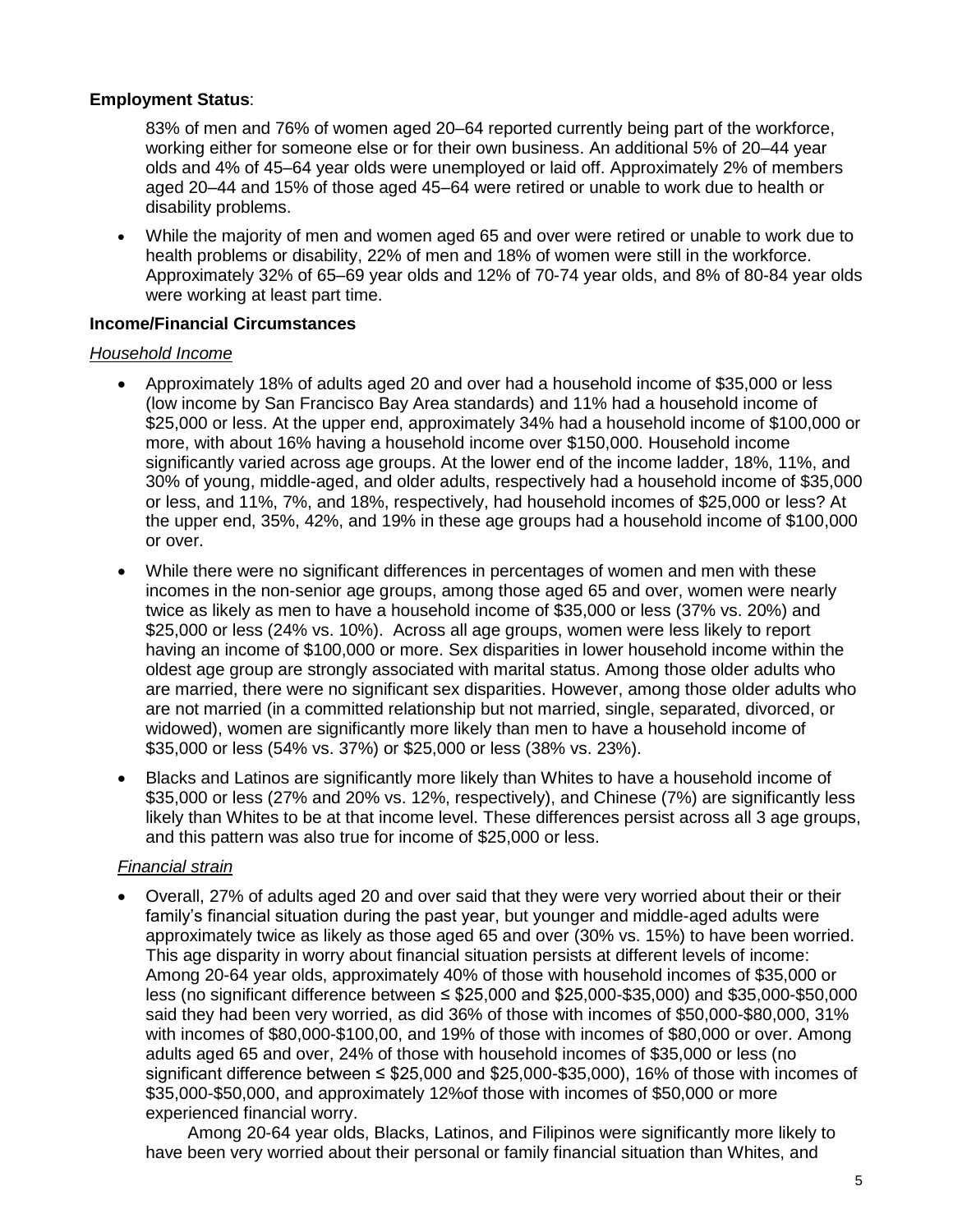among seniors, Blacks were also more likely than Whites to have worried about their financial situation.

## *Reduced use of medical care or prescription medications due to cost*

 Approximately 15% of women and 9% of men aged 20-64 and 5% of women and men aged 65 and over had, in the past year, delayed or did not get medical care they thought they needed due to the cost. Approximately 5% of adults had not filled a prescription or had used less prescription medicine than had been prescribed due to the cost. Among those aged 20- 64, Blacks were significantly more likely to report reducing medication use than Whites due to cost issues (10% vs 6%) , but they did not differ with regard to delaying or foregoing medical care due to cost. Among seniors, Blacks were more likely to report delaying or foregoing medical care due to cost than Whites.

### *Reduced fruit and vegetable consumption due to cost*

 Approximately 9% of adults consumed less fruits and vegetables than they would have wanted to due to cost. Across all age groups, the percentages who ate less fruit and vegetables than they would have wanted due to cost was significantly higher among women than men (including 15% of younger women); among Blacks and Latinos ages 25-79 than among Whites (14% and 14% vs. 7%); and among those with a household income of \$35,000 or less compared with incomes of \$50,000 or more.

## *Insufficient funds to pay for basic necessities sometime during the year*

• In the 2015 survey, we asked whether the individual at any time during the past 12 months didn't have enough money to pay for food, housing, or other basic necessities. Approximately 7% of adults (10% of 20-44 year olds, 6% of 45-64 year olds, and 3% of those 65 years and over) indicated that they had experienced this situation. Among 20-64 year olds, approximately 27% of those with a household income of \$35,000 or less and 15% with an income of \$35,001- \$50,000, and 6% of those with an income of \$50,001-\$80,000 experienced this problem, suggesting that this is not just an issue for people with very low incomes. Among seniors, 10% of those with an income of \$25,000 or less and 4% of those with an income of \$25,001- \$35,000 experienced this problem. Overall (among ages 25-79), Blacks, Latinos, and Filipinos were significantly more likely than Whites to have experienced this problem (15%, 11%, and 12% vs. 5%,, respectively), while Chinese (1.6%) were less likely to than Whites.

## **Caregiver Responsibility**

 During the past 12 months, approximately 14% of 20-44 year olds, 26% of 45-64 year olds, and 24% of those aged 65 and over had provided unpaid care to a relative or friend was seriously ill or had a physical, developmental, mental, or emotional disability (helping with personal needs, managing finances, arranging for services, etc.). Across all age groups, women were more significantly more likely to have this type of caregiver responsibility than men (15% vs. 12%, 29% vs 23%, and 27% vs 22%, respectively).

## **Health Status**

## **Rating of Overall Health:**

 56% of adult members rated their overall health as very good or excellent, and 89% rated their health as good or better. The percentages reporting very good/excellent health significantly decline with age: 64% of 20–44 year olds, 54% of 45–64 year olds, and 42% of those aged 65 and over (52% of 65–69 year olds, 46% of 70-74 year olds, 36% of 75–79 year olds, 31% of 80-84 year olds, and 22% of those aged 85 and over). Conversely, the percentages reporting fair or poor health increase with age: 6% of 20–44 year olds, 10% of 45–64 year olds, and 18% of those aged 65 and over (14% of 65-69 and 70-74 year olds, 19% of 75–79 year olds, 20% of 80-84 year olds, and 34% of those aged 85 and over). Across all 3 age groups, Blacks, Latinos, and Filipinos were significantly less likely to consider their health to be very good or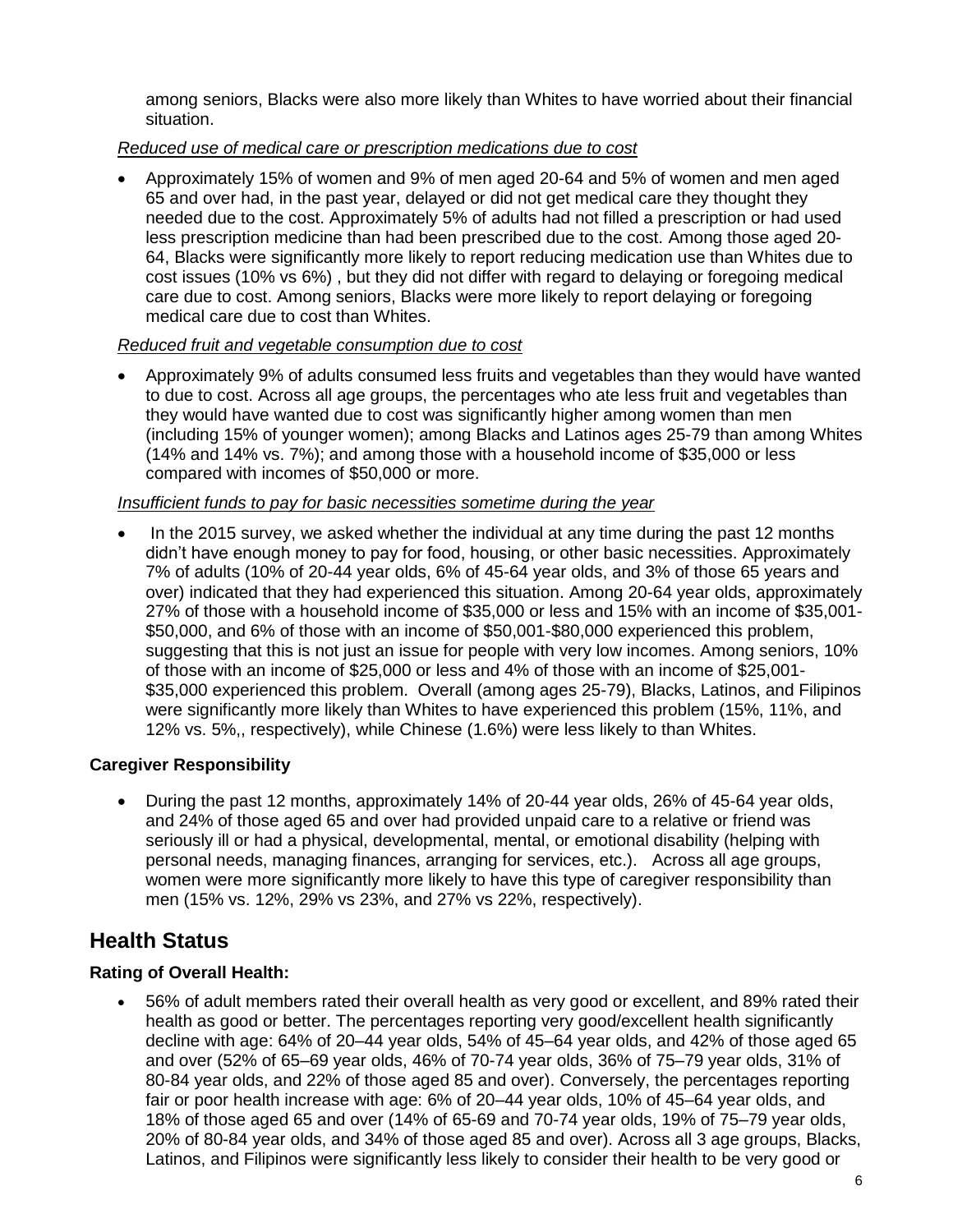excellent than Whites, with no significant difference between Whites and Chinese. Among both middle-aged and older adults, Blacks, Latinos and Filipinos were also more likely than Whites to rate their health as fair or poor.

- When physical health and emotional health were rated separately, decline in rating of physical health parallels that for overall health. This is not the case for rating of overall emotional wellbeing, where across all age groups, approximately 61% of adults rate their emotional/mental health as very good or excellent, 28% rate it as good, and 11% rate it as fair or poor. The percentages of adults with very good or excellent emotional health does not significantly decline as does physical health until the after the age of 79, and while Blacks are somewhat more likely to report fair or poor emotional health than Whites, the disparity is not as large as is observed for fair or poor physical health.
- There are no significant sex differences in rating of overall health status, physical health status, or emotional health status within these age groups, although among adults aged 80 and over, women are more likely to report fair/poor health than men.

### **Extent to Which Physical and Emotional Health Problems Interfere with Work or Other Regular Daily Activities**

- Approximately 55% of 20-44 year olds, 43% of 45-64 year olds, and 35% of those aged 65 and older say that their physical health does not interfere at all with their regular daily activities. However, about 13% of 20-44 year olds, 22% of 45-64 year olds, and 30% of those aged 65 and over indicate that physical health problems, including pain, interfere at least moderately with their daily activities, and for approximately 10% of middle-aged and older adults, health impacts their daily activities quite a bit.
- Approximately 58% of adults say that their emotional/mental health does not interfere at all with their daily activities, and 14% say it interferes at least moderately. In contrast to physical health, there are no significant age group or sex differences with regard to interference of emotional/mental health.

### **Pain:**

- **Severe or Chronic Pain:** Approximately 31% of women and 24% of men experienced some kind of severe or frequent/chronic pain during the previous year. The prevalence of severe or frequent/chronic pain was higher among middle-aged and older adults than younger adults.
- **Musculoskeletal Pain:** 16% of members experienced musculoskeletal pain in the form of severe back pain/sciatica or neck/shoulder pain during the previous 12 months. The prevalence of musculoskeletal pain was higher among middle aged and older adults, but did not differ by sex within age groups.
- **Headaches:** Approximately 9% of adults experienced migraines or other severe headaches during the previous year. Frequent headaches were more common among 20-64 year olds (approximately 10% vs. 4%) and across all age groups, women were twice as likely as men to experience frequent headaches.
- **Arthritis:** Approximately 7% of women and men aged 45–64 and 21% of women and 11% of men aged 65 or older have arthritis.

### **Falls in the Past Year** *(Ages 65 and Over)***:**

 Approximately 30% of women and 22% of men aged 65 and over fell to the ground or on stairs at least once during the previous 12 months, and approximately 14% of women and 10% of men feel at least twice. Prevalence of at least one fall increased with age (22% of 65-74 year olds, 27% of 75-79 year olds, and 37% of those  $\geq 80$ ). Among adults aged 65-69 and 70-74, women were more likely than men to report at least one fall (26% vs 17% and 17% vs 12%, respectively) and 2 or more falls (12% vs 7% and 14% vs 11%, respectively).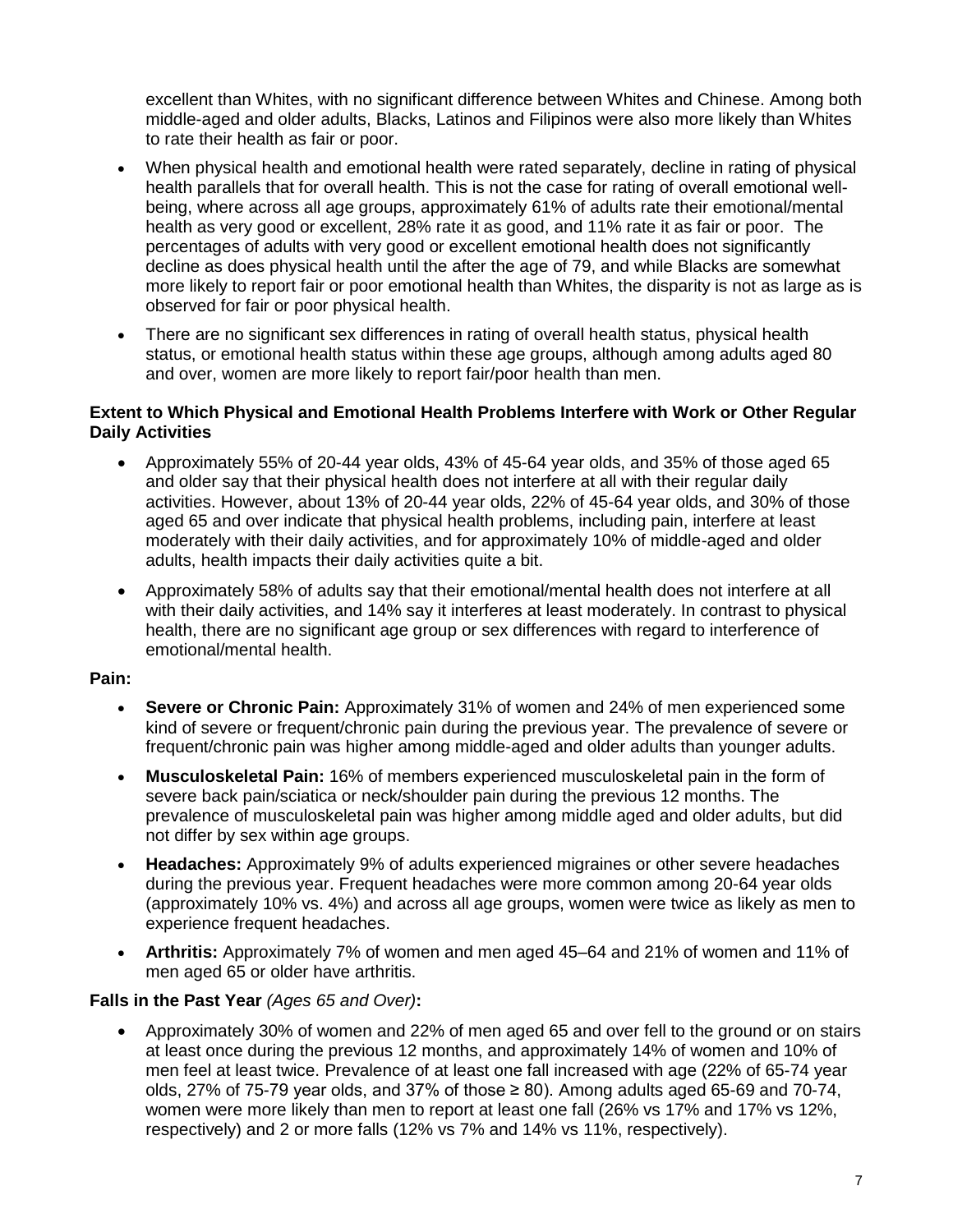## **Other Health Conditions Affecting Quality of Life:**

- **Urinary Incontinence (UI):** Approximately 4% of women aged 20-44, 13% of women aged 45–64, and 28% of women and 11% of men aged 65 and older experienced urine leakage at least once a week. Among women aged 65 and over, 22% of 65–74 year olds, 30% of 75–79 year olds, and 39% of those aged 80 and over experienced UI. Among men in these senior age groups, UI was experienced by 8%, 13%, and 19%, respectively.
- **Frequent Insomnia** (problems falling or staying asleep): Approximately 10% of adults suffer from frequent insomnia. This problem is more prevalent among middle-aged and older women (13% and 16%, respectively) than younger women (7%) and men (6% of younger men, 8% of middle-aged men, and 10% of older men).
- **Frequent Problems with Balance or Walking:** While this problem affects only around 1% of younger adults and 4% of middle-aged adults, approximately 15% of women and 10% of men aged 65 and over experience problems with balance or walking. This problem increases with age: 8% of 65-74 year olds, 15% of 75-79 year olds, and 25% of those aged 80 and over experience problems with balance or walking.
- **Frequent Problems with Memory:** About 2% of younger adults, 4% of middle-aged adults, and 9% of adults aged 65 and over experience frequent problems with memory. However, in the older age group, the actual increase in prevalence of memory problems doesn't really occur until the age of 75 ( 5% of 65-74 year olds, 11% of 75-79 year olds, and 15% of those aged 80 and over).
- **Problems with Hearing:** Hearing problems affect less than 2% of younger adults, but about 6% of middle-aged adults and 26% of older adults (21% of women and 31% of men) report having hearing problems or being deaf. In the older age group, prevalence of hearing problems increases with age (18% of 65-74 year olds, 26% of 75-79 year olds, and 44% of those aged 80 and over), with an approximate 10 percentage point difference in prevalence for women and men in each age group.

## **Health Behaviors, Psychosocial and Lifestyle Risks**

## **Smoking:**

- Overall, 7.5% of adults were current cigarette smokers. Prevalence of smoking was significantly higher among adults aged 20–64 than those aged 65 and over (approximately 8% vs. 4%, respectively), and among adults aged 20-44, prevalence was significantly higher among men than women (11.4% vs. 5.9%).
- Over half (56%) of adults who had smoked during at least part of the year prior to the survey had either quit (18.8%), attempted to quit (27.6%) or were taking steps toward quitting (9.4%).
- Approximately 60% of adults never regularly smoked. The percentages of adults who never regularly smoked are higher among younger and middle-aged adults than older adults (68%, 60%, and 44%, respectively). Within each age group, women are more likely than men to be never smokers (73% vs. 63%, 63% vs. 56%, and 50% vs. 36%, respectively).
- An additional question in the 2015 survey captured use of other forms of tobacco/nicotine during the past 12 months (e-cigarettes, pipes, cigars, bidis, and smokeless). Assuming this is ongoing use, combined with cigarette smoking, we estimate that approximately 14% of adults (19% of men and 9% of women) were currently using some form of tobacco in 2015. (By age group and sex: approximately 26% of men and 11% of women aged 20-44; 17% of men and 8% of women aged 45-64; and 9% of men and 6% of women aged 65 and over).
- Approximately 4% of adults had used e-cigarettes (or vape pens or e-hookah) in 2015. Ecigarette use was highest among younger adults (9.7% of men and 5.8% of women) and current cigarette smokers (approximately 34% of smokers aged 20-44, 16% of smokers aged 45-64, and 14% of smokers aged 65 and over). Approximately 10% of younger adult former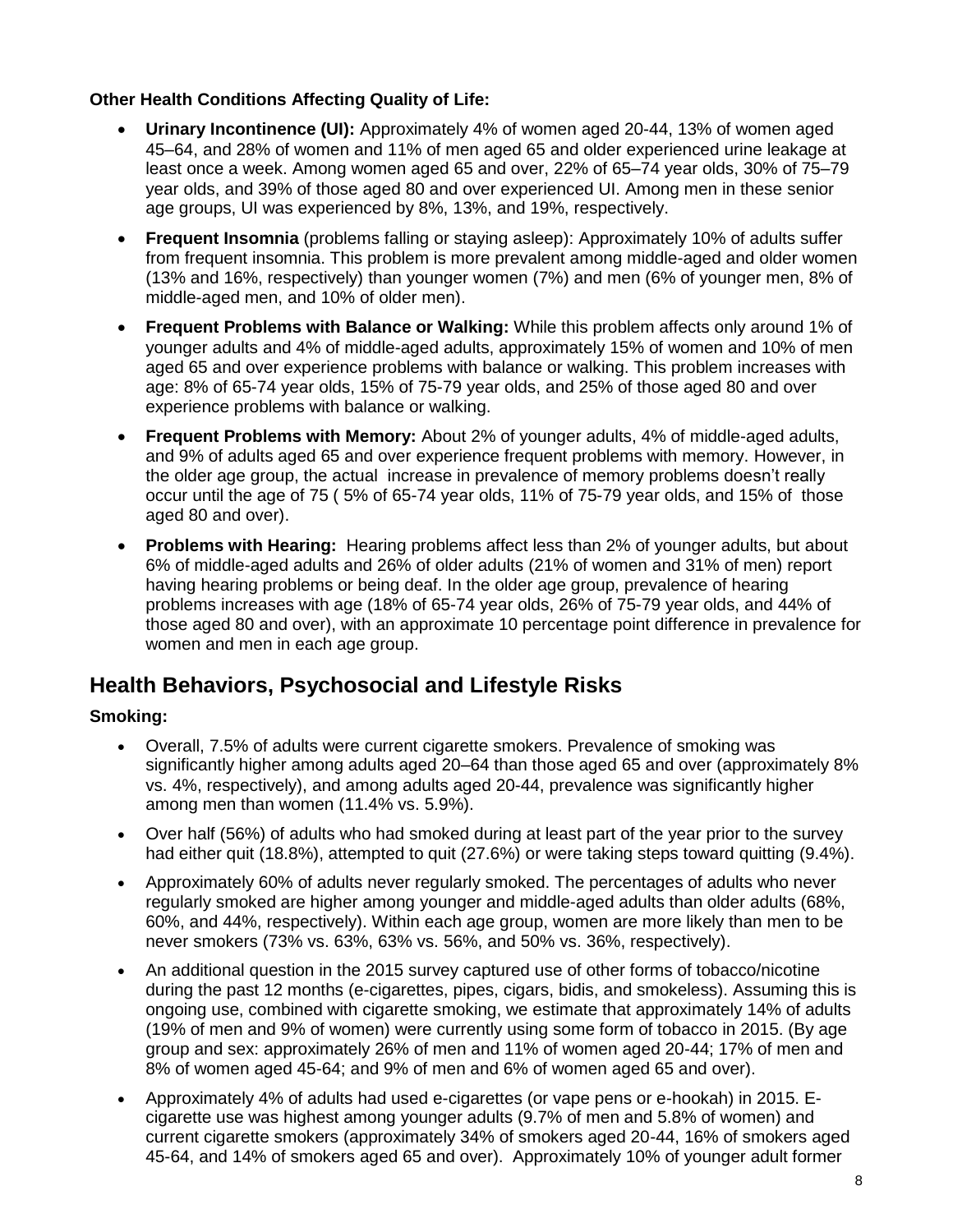smokers had used e-cigarettes, but only about 2% of former smokers aged 45-64 and less than 1% of former smokers aged 65 and over had used them.

## **Exercise/Physical Activity:**

- Approximately 11% of adults were sedentary (routinely engaging in exercise or physical activity less than once a week); 73% engaged in exercise/physical activity at least three times a week; and 40% were getting exercise/physical activity five or more times a week.
- Of those who routinely engaged in exercise/physical activity at least once a week, 68% indicated that when they exercised, they usually getting moderate or vigorous exercise ("moderate" was defined as noticeably increasing breathing and heart rate, like walking fast or uphill). However, the percentages who got moderate or vigorous exercise declined with age (75% of 20-44 year olds, 67% of 45-64 year olds, and about 53% of those aged 65 and over).

## **Weight:**

- Approximately 64% of adults (57% of women and 71% of men) had a BMI  $\geq$  25; 28% of adults (no gender difference) had a BMI  $\geq$  30, and approximately 11% (12% of women, 10% of men) had a BMI  $\geq$  35.
- Middle-aged adults were significantly more likely to have a BMI ≥ 30 (33%) than men and women in the younger (26%) and older (26%) age groups, with no significant differences by sex within age groups.

## **Fruit and Vegetable Consumption:**

- 47% of adult members reported eating three or more servings of fruits and vegetables per day, and about 14% were consuming five or more servings per day, with no significant differences across age groups, and no significant change compared to 2011.
- Across all age groups, women are more likely than men to be consuming at least three servings of fruits and vegetables a day (54% vs. 39%) and at least five servings per day (18% vs. 10%).

## **Effort Made to Eat Reduced-fat Foods and Avoid High Sodium Foods:**

- 48% of adults reported that they usually tried to eat reduced or low fat foods most of the time, with women significantly more likely to do so than men (56% vs. 49%, respectively). Younger adults were significantly less likely than those aged 45 and over to try to eat reduced-fat foods most of the time (46% vs. 56% of women and 38% vs. 46% of men, respectively).
- 57% of adults tried to avoid foods high in salt or sodium most of the time. Again, women were more likely to do so than men (62% vs. 53%, respectively) and younger adults were significantly less likely to do so than those aged 45 and over (56% vs. 65% of women and 47% vs. 56% of men, respectively)

## **Consumption of Sugary Beverages** *(New item 2015):*

- Approximately 45% of adults drink at least one sugar or corn syrup sweetened drinks (e.g., regular soda and non-diet fruit drinks, vitamin water, bottled teas, coffee drinks, sports drinks, and energy drinks) at least twice a week. Younger adults are more likely than adults aged 45 and over to consume sugary beverages at least twice a week, and across age groups, men are more likely than women to do so (57% of men and 49% of women aged 20-44; 45% of men and 33% of women ages 45 and over).
- 26% of adults drink one or more sugary beverages at least 5 times a week. While there are no significant differences by age group, overall, men are somewhat more likely to consume these beverages at this higher frequency than women (30% vs. 23%).

## **Use of Multivitamins, Calcium, Vitamin D, and Selected Other Dietary Supplements**:

 50% of women and 40% of men took a daily multivitamin, with no significant differences by age group.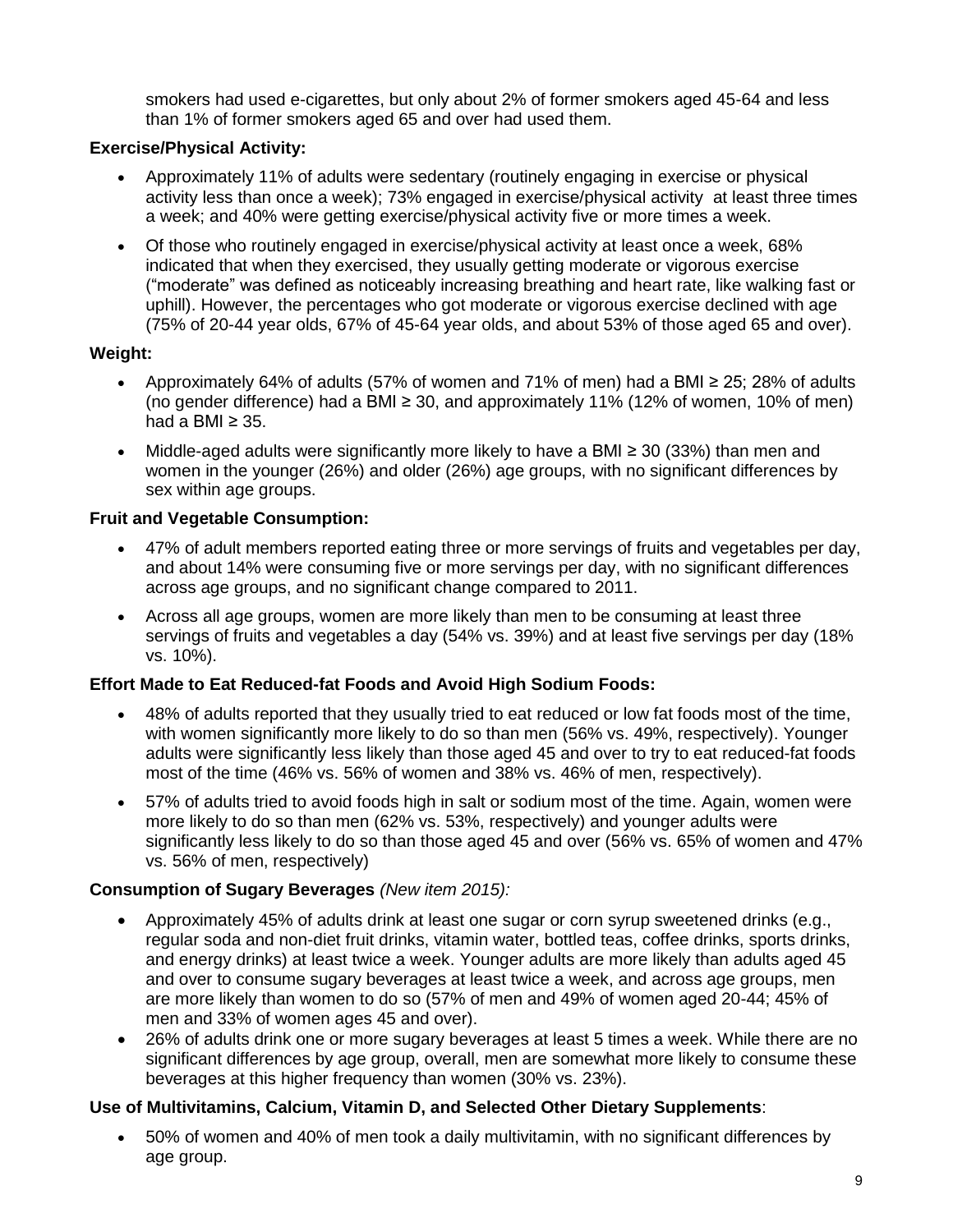- 30% of women and 9% of men took a calcium supplement. However, if we assume that daily multivitamins contain some calcium, then 60% of women and 43% of men are getting at least calcium through supplementation.
- 23% of women and 13% of men were taking a vitamin D supplement not as part of a multivitamin or calcium supplement.
- While the percentages of women and men who took a daily multivitamin did not significantly differ by age group, calcium and vitamin D supplementation significantly increased with age for both women and men.
- Approximately 7% of adults had used melatonin in the past year (approximately 9% of women 20-64, 7% of women 65 and over, and 5% of men). Melatonin usage was significantly higher among adults who had frequent insomnia (about 18%). Of adults with frequent insomnia, approximately 22% of women and 12% of men aged 20-64 and 15% of women and men aged 65 and over had taken melatonin.
- Nearly 25% of adults with arthritis used glucosamine.
- 28% of adults used fish oil, flaxseed oil, or omega-3 fatty acid supplements. Older adults were significantly more likely to use fish oil/omega-3 fatty acids than those under the age of 65 (34% vs. 27%).

### **Alcohol Consumption:**

- Approximately 22% of adults (24% of women and 19% of men) abstained from alcohol use during the previous year. Among both women and men, the percentages who abstained from alcohol increased with age (21%, 24%, and 34% of women and 17%, 20%, and 23% of men for ages 20-44, 45-64, and 65 and over, respectively). Among adults aged 25-79, East Asians had the highest abstinence rates (26% of men and 38% of women). Abstinence rates for Blacks (22%) and Whites and Latinos (17% for both) did not differ by sex.
- About 13% of adults (10% of women and 17% of men) have at least one drink 5 or more times a week. Among both women and men, the percentages who drank five or more times a week significantly increased with age (5%, 12%, and 17% of women and 11%, 18%, and 28% of men, for ages 20–44, 45–64, and 65 and over, respectively).
- For both women and men, the 65 and over age group has the highest percentages of abstainers and adults who consume alcohol five or more days a week.
- Approximately 30% of adults (34% of women and 26% of men) usually drink more than the recommended number of drinks in a day (defined as more than one drink for all women and men aged 66 and over or more than two drinks at a time for men aged 20-65). By age group (20-44, 45-64, and 65 and over), 42%, 32%, and 19% of women and 29%, 20%, and 34% of men were imbibing more than the recommended number of alcoholic drinks for their age and sex.
- Approximately 8% of adults (7% of women and 9% of men) usually drink more than the recommended number of drinks per week (defined as more than 7 drinks per week for all women and men aged 66 and over and more than 14 drinks per week for men aged 20-65). By age group, 6%, 8%, and 9% of women and 6%, 8%, and 19% of men drank more than the recommended number of alcoholic drinks per week for their age and sex.
- Among adults who said they consumed an alcoholic drink at least once a week, approximately 7.5% consumed at limits considered to be risky (>4 drinks for men aged 20-65 and >3 drinks for women and men aged 66 and over). The approximate percentages of these weekly drinkers consuming at this level was 8%, 4%, and 2% of women and 11%, 7%, and 9% of men ages 20-44, 45-65, and 66 and over, respectively. Among men 66 and over, 11% of 66-74 year olds, 7% of 75-79 year olds, and 4% of those aged 80 and over who drank at least weekly reported having > 3 drinks a day on days that they consumed alcohol.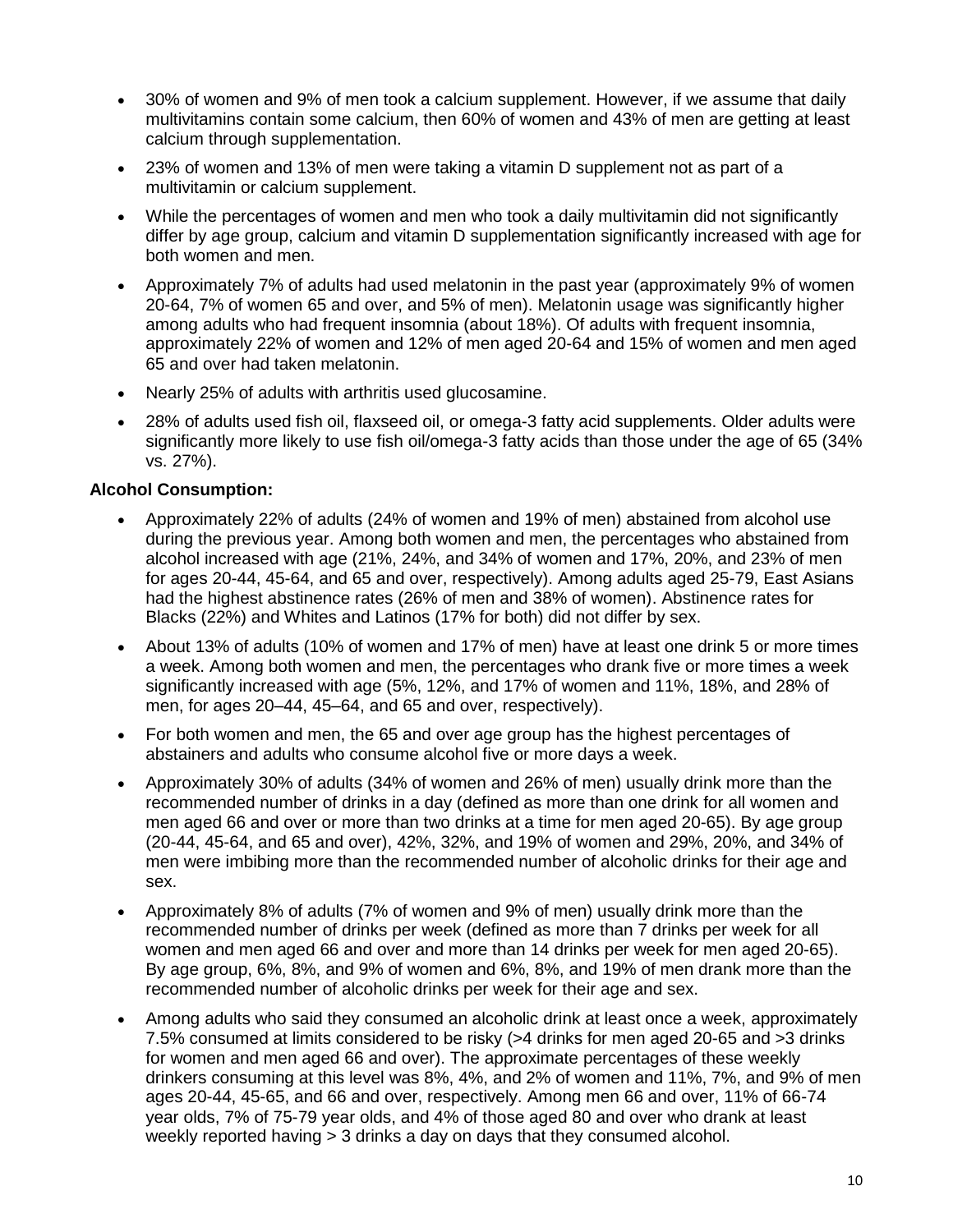## **Sleep:**

- Approximately 64% of adults usually got the recommended 7–9 hours of sleep per day, including naps. Nearly one-third (32%) usually got < 7 hours of sleep, and nearly 10% got <6 hours. Middle-aged adults were significantly more likely than younger and older adults to get <6 and <7 hours of sleep, and older adults were significantly more likely than the other groups to get > 9 hours of sleep.
- A third (33%) of all adults with frequent insomnia (no significant difference by age or sex) had used a prescription or over-the-counter sleep medication at least once during the previous year. If melatonin use is included as a sleep aid, the percentage rises to 43%.

## **Emotional Well-Being:**

- **Chronic Stress:** 19% of adult members (22% of women and 16% of men) reported feeling very stressed, tense, or anxious much of the time during the past year. Chronic stress is significantly more prevalent among working age adults, and within that age group, among women (ages 20–64: 25% of women and 18% of men ages 20-64 and 9% of women and 5% of men ages 65 and over).
- **Depression and/or Anxiety:** Approximately 16% of adult members experienced depression or anxiety/panic lasting at least two weeks during the previous 12 months or were taking antidepressant or anti-anxiety medication during that interval. Women were more likely than men to report these conditions (20% vs. 12%, respectively), with no significant age group differences.
- **Life Satisfaction and Overall Happiness:** Most (90%) of adults reported being satisfied with their lives in general, but only 32% were very satisfied. While 89% of adults reporting being pretty or very happy, only 25% indicated being very happy. Older adults were significantly more likely than those aged 20-64 to report being very satisfied with life (40% vs. 30%) and very happy (30% vs. 24%).

 The lower levels of stress and higher levels of contentment experienced by as compared with younger and middle-aged adults may be associated with the relatively low levels of worry about personal/family financial security and safety. Overall, seniors were significantly less likely than adults aged 20-64 to report worrying a great deal about their financial situation (15% vs. 30%) or the safety of their neighborhood (4% vs. 8%).

### **Health-Related Behaviors to Maintain or Improve Health:**

- **Getting Exercise:** 66% of adults said they try to get exercise most days. However, 45% indicated trying to get *moderate or vigorous exercise* most days.
- **Healthy Eating:** Three-quarters (78%) of adults said they try to eat mostly healthy foods. Women were significantly more likely than men to say they try to eat mostly healthy foods (78% vs. 69%). Women were also significantly more likely than men to say they read labels and recipes to learn what is in their food (56% vs. 45%). The prevalence of these food-related practices among women and men did not significantly vary across age groups.
- **Losing Weight:** Two-thirds (66%) of adults with a BMI ≥ 30 indicated that they were taking steps to lose weight or maintain weight loss, with only modest differences between women and men.
- **Getting Enough Sleep:** 69% of adults said they try to get enough sleep to feel well rested. Women are significantly more likely to say they try to do so than men (73% vs. 65%).
- **Managing Stress:** Over half of all adults (53%) said they are trying to manage stress effectively. Adults under age 65 are significantly more likely to be trying to manage stress than those aged 65 and over (51% vs. 36%), and within these age groups, women are significantly more likely to be making this effort than men (ages 20–64: 56% vs. 45%; ages 65 and over: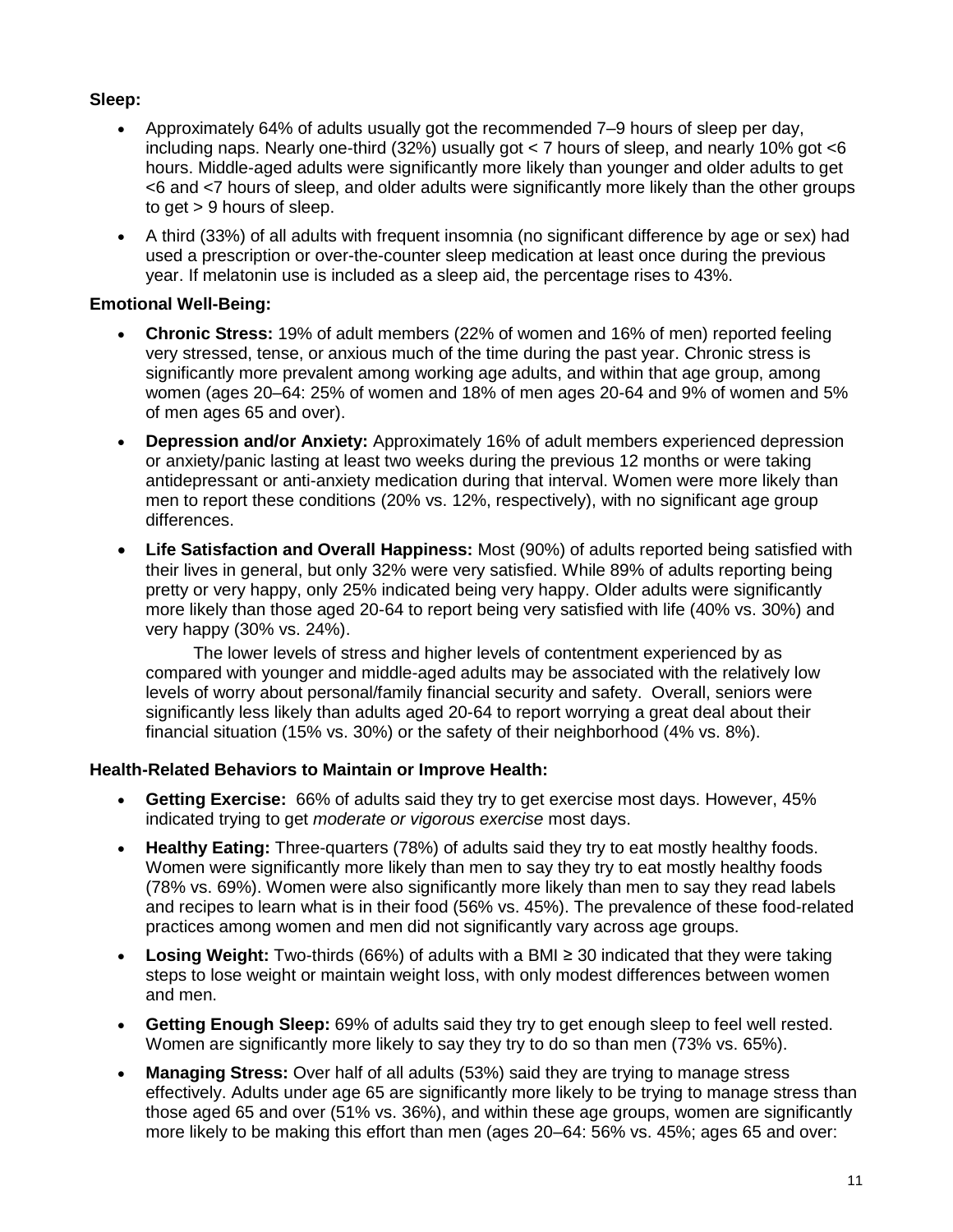40% vs. 30%). These age and gender differences parallel those found for prevalence of chronic high stress among different segments of the adult population.

- **Doing Enjoyable Activities:** Approximately 72% of adults say they do enjoyable activities at least once a week.
- **Reducing Risk of Falling** (adults aged 65 and over only): 44% of all adults aged 65 and over and 63% of those at elevated risk for falls (had at least one fall in the past year or reported a problem with balance/walking) said they are taking steps to reduce risk of falling. This is a significant increase over 2011, when 39% of all adults aged 65 and over and 58% of high risk older adults said they were taking steps to reduce falls. Women were significantly more likely than men (53% vs. 33% of all seniors; 68% vs. 53% of those with elevated fall risk) to be taking fall prevention steps.
- **Keeping the Brain Stimulated** (adults aged 65 and over only): Approximately 72% of adults aged 65 and over say they do activities to keep their brain stimulated. Women are significantly more likely to do so than men (74% vs. 69%).
- **Visiting People At Least Once a Week** (adults aged 65 and over only): Approximately 65% of adults aged 65 and over say they visit with people at least once a week. Women are significantly more likely to do so than men (69% vs. 59%).

### **Beliefs about Relationship of Health Behaviors / Lifestyle and Emotions with Health:**

- About 88% of adults believed that their **health habits/lifestyle** (like diet, exercise, and weight) can affect their health quite a bit or extremely, and only around 4% thought that their health habits/lifestyle have little or no effect on their health. Adults aged 20-64 were significantly more likely than those aged 65 and over to believe that health habits/lifestyle had a large impact on their health (89% vs. 84%), and within the 20-64 age group, women were significantly more likely to believe this than men (91% vs 87%). Overall, only 4% of adults believed that their health habits/lifestyle had little or no effect on their health (4% of 20-64 year olds and 6% of those aged 65 and over).
- About 84% of adults believed that **stress and emotional troubles** such as depression or and anxiety can affect their health quite a bit or extremely. Adults aged 20-64 were more likely than those aged 65 and over to hold this belief (86% vs. 75%), and within these age groups, women were more likely to believe this than men (88% of women vs. 83% of men aged 20-64 and 77% of women vs. 73% of men aged 65 and over). Approximately 7% of 20-64 year olds and 14 of those aged 65 and over believe that stress and emotional troubles have little or no effect on their health.
- Among those aged 65 and over, prevalence of the belief that health habits/lifestyle can have a large effect on health declines with age, with percentages for those aged 65-74 similar to those for non-seniors (88%), but dropping to 82% and 74% among those aged 75-79 and 80 and over, respectively. A similar decline was found for the belief that stress/emotions can greatly affect health, with 80%, 72%, and 65% of those aged 65-74, 75-79, and 80 or over, respectively, believing this. Approximately 8% and 10%, respectively, of those aged 75-79 and 80 and over believe that health habits/lifestyle have little or no effect on their health, and approximately 17% and 21% of adults in these age groups believe that stress/emotional troubles have little or no effect on their health.

## **Use of Complementary and Integrative Health (CIH) Modalities**

 Approximately 10% of adults used **chiropractic care**, 5% **acupuncture**, and 18% **massage therapy** (significant age-sex differences for massage therapy: 25% of women and 15% of men aged 20-64 and 12% of and 7% of men aged 65 and over). Among those who had experienced severe musculoskeletal pain (back, sciatica, neck, or shoulder) in the past year, about 22% had used chiropractic care (25% of ages 20-64 and 15% of ages 65 and over), 11% had used acupuncture (no age group difference), and 29% had used massage therapy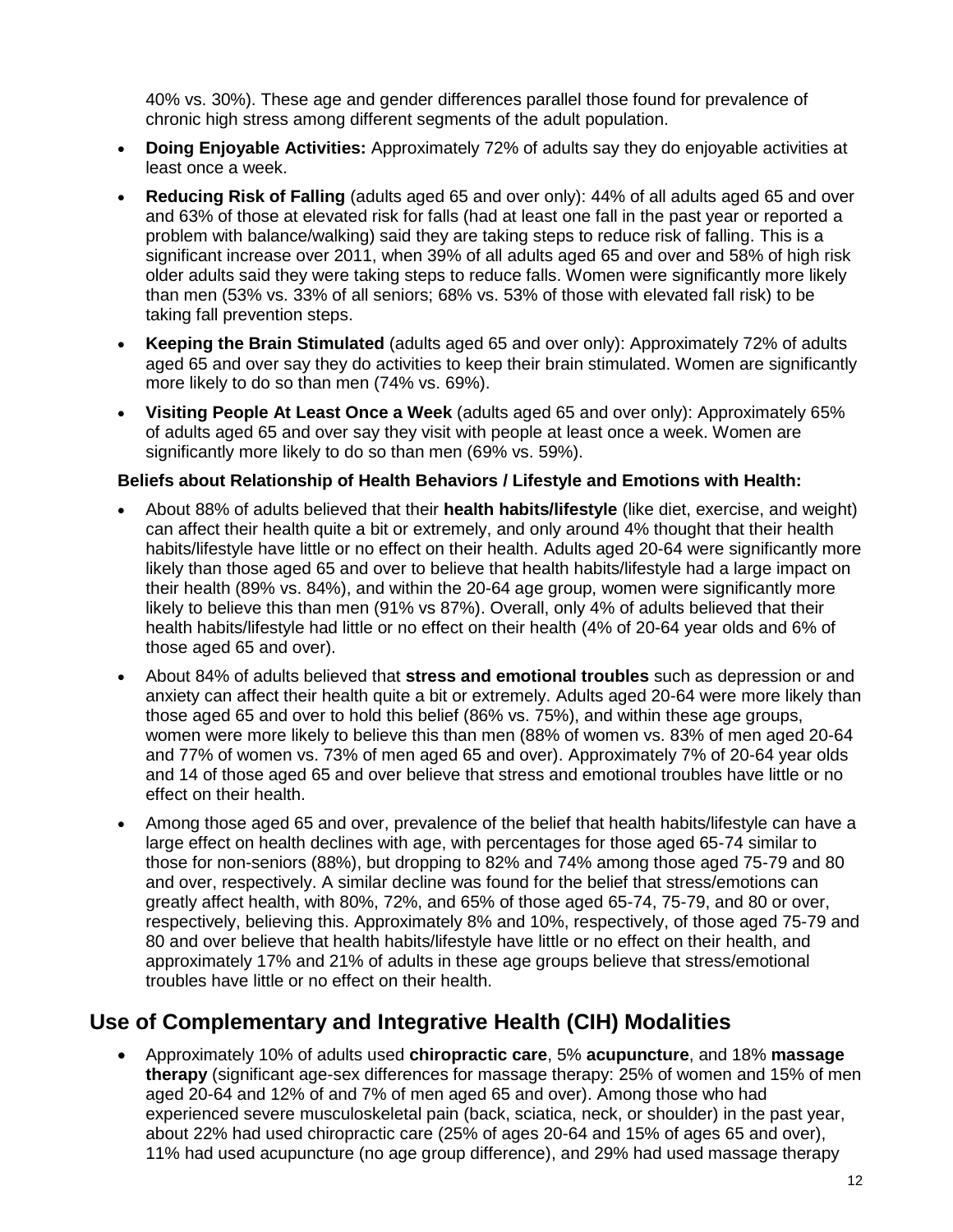(39% of women and 28% of men aged 20-64 and approximately 16% of adults aged 65 and over).

- Approximately 20% of adults had used **deep breathing, mindfulness or other relaxation/ meditation techniques** during the past 12 months. Women aged 20-64 (27%) were significantly more likely to use mind-body techniques than men aged 20-64 (16%), older women (17%), and older men (9%).
- About 13% of adults did **yoga**. Women aged 20-64 (21%) were significantly more likely to do yoga than older women (about 10%), men aged 20-64 (8%), and older men (3%).
- 20% of adults (25% of women and 14% of men) used **prayer or spiritual practice** to improve or maintain their health, and about 3% used religious or spiritual healing by others.
- Approximately 6% of adults had used **psychological counseling**. Women aged 20-64 (9%) were significantly more likely to have done so than men aged 20-64 (5%), older women (4%),, and older men (2%).

## **Access to Internet, Email, and Text Messaging**

## **Mobile Phone, Smartphone, Text Messaging, and Apps:**

- Over 97% of adults aged 20-64 and 86% of adults aged 65 and over (92% of ages 65-74, 85% of ages 75-79, and 71% of ages 80 and over) have a **mobile phone** (cellular or smartphone). **Smartphone** ownership is 88% among 20-44 year olds, 71% among 45-64 year olds, and 34% of those aged 65 and over (but 47% among 65-74 year olds, 24% among 75-79 year olds, and 10% among those aged 80 and over).
- Among those who own a mobile phone, 86% of 20-44 year olds, 76% of 45-64 year olds, and 43% of adults aged 65 and over (but 54% of ages 65-74, 36% of ages 75-79, and 22% of ages 80 and over) are able to send and receive **text messages** on a mobile phone.
- Approximately 57% of adults can **use apps on a smartphone** (only mobile phone owners were asked this question) -- 76% of adults aged 20-44, 55% of 45-64 year olds, and 21% of adults aged 65 and over (but 30% of ages 65-74, 14% of ages 75-79, and 4% of ages 80 and over). Among those who own a smartphone, 87% of 20-44 year olds, 77% of 45-64 year olds, and 61% of those aged 65 and over (but 63% of ages 65-74, 56% of ages 75-79, and 45% of ages 80 and over) are able to use apps on their smartphone.

### **Internet:**

- 94% of adults are **able to use the Internet to search for information** at their home or another location, and 94% could send and receive email. Ability to use the Internet is greater among younger and middle-aged adults than among those aged 65 and over. Nearly all (99%) of those aged 20–44 and 96% of those aged 45–64 are able to use the Internet, as compared with the 79% of those in the older age group. When we look at smaller age groups within that 65 and over segment, 92% of those aged 65–69, 86% of those aged 75–79, and 55% of those aged 80 and over can use the Internet.
- While most adults aged 20-64 who use the Internet are able to do so by themselves, approximately. However, the percentages able to use the Internet by themselves starts declining in the older age groups: 86% of 65-69 year olds, 77% of 70-74 year olds, 62% of 75- 79 year olds, and 38% of those aged 80 and over are able to use the Internet on their own.
- Nearly all adults who use the Internet do so from home, and over half of adults aged 20-64 and 17% of those aged 65-74 use the Internet at work.
- Approximately 90% of adults who use the Internet access it using a desktop or laptop computer or a net book. Younger adults are somewhat less likely to use a computer to access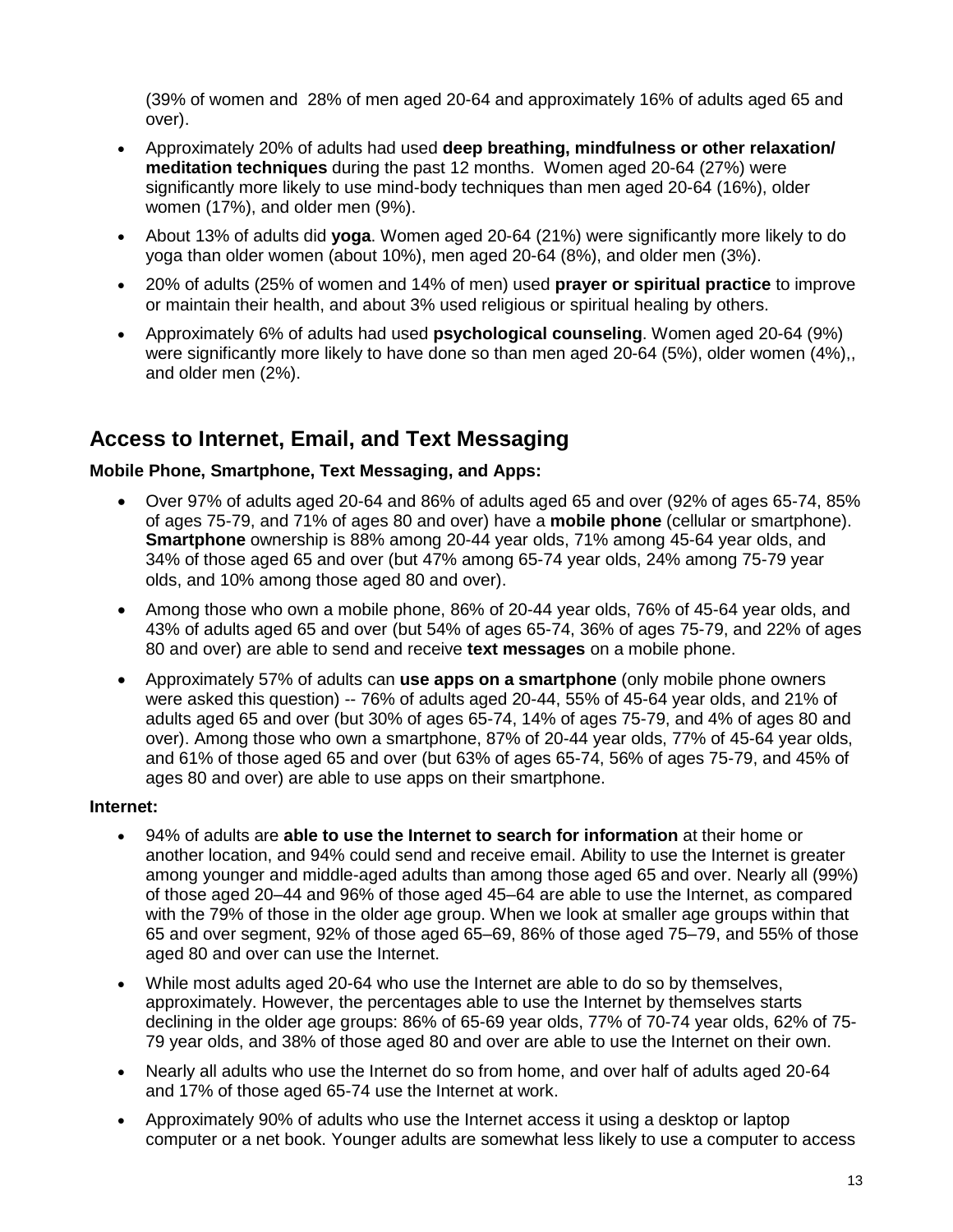the Internet than middle aged-and older adults (85% vs. 91% and 92%, respectively). Other **devices used to access the Internet** included:

- Tablets: Used by approximately 38% of adult Internet users (43% of those aged 20-44, 38% of those aged 45–64, and 28% of those aged 65 and over).
- Smartphones: Used by approximately 57% of adult Internet users (73% of 20–44 year olds, 52% of 45–64 year olds, and 27% of those aged 65 and over).
- Older cell phones: Used by approximately 16% of adults (19% of ages 20-44, 14% of ages 45-64, and 8% of ages 65 and over).

### **Email:**

- **Ability to use email** shows similar age-related differences. Nearly all (99%) of those aged 20– 44, 95% of those aged 45–64, and 78% of those aged 65 and over can send and receive email. A closer look at the 65 and over age group shows that 91% of those aged 65–69, 86% of those aged 70-74, 74% of those aged 75–79, and 55% of those aged 80 and over are using email.
- While nearly all email users under the age 65 use email on their own, among those aged 65 and over, 86% of 65-69 year olds, 78% of 70-74 year olds, 65% of 75-79 year olds, and 40% of those aged 80 and over are able to use email on their own.
- Approximately 86% of adults who use email do so using a desktop or laptop computer, but use of a computer for email increases with age (82% of 20-44 year olds, 89% of 45-64 year olds, and 91% of those aged 65 and over). Other **devices used for email** include:
	- Tablets: 32% of adult email users (34% of 20-44 year olds, 33% of 45-64 year olds, and 24% of those aged 65 and over)
	- $\bullet$  Smartphones: 57% of adult email users (73% of 20-44 year olds, 52% of 45-64 year olds, and 27% of those aged 65 and over)
	- Cellular phones: 15% of adult email users (17% of 20-44 year olds, 15% of 45-64 year olds, and 8% of those aged 65 and over).

## **Use of Health-Related Information Resources in the Prior 12 Months**

### **Use of Web-Based Health Education Resources:**

- **Information from Websites:** Approximately one-third (33%) of adults (37% of women and 28% of men) said that they got health information from kp.org or other websites during the 12 months prior to the survey. In the 20-44 and 45-64 age groups, women are significantly more likely than men to have sought web-based health information (38% vs. 23% and 42% vs. 34%,respectively. Among those aged 65 and over, 30% of both women and men had sought web-based health information, but the percentages decline with age (36% of ages 65-74, 26% of ages 75-79, and 17% of ages 80 and over)..
	- Interestingly, some adults apparently don't consider using the MD Home Page or kp.org health information and health education tools as going to a website. When we combine those who said they got health information from a website with those who said they used a specific kp.org resource (online Health Encyclopedia or Drug Encyclopedia, online patient education program, or MD home page), the percentages of those who got health information from the Web significantly increases to overall 43% (48% of women, 38% of men) and by age group 39% of 20–44 year olds (48% of women, 30% of men), 47% of 45– 64 year olds (52% of women, 43% of men), and 43% of all aged 65 and over (41% of women, 45% of men) .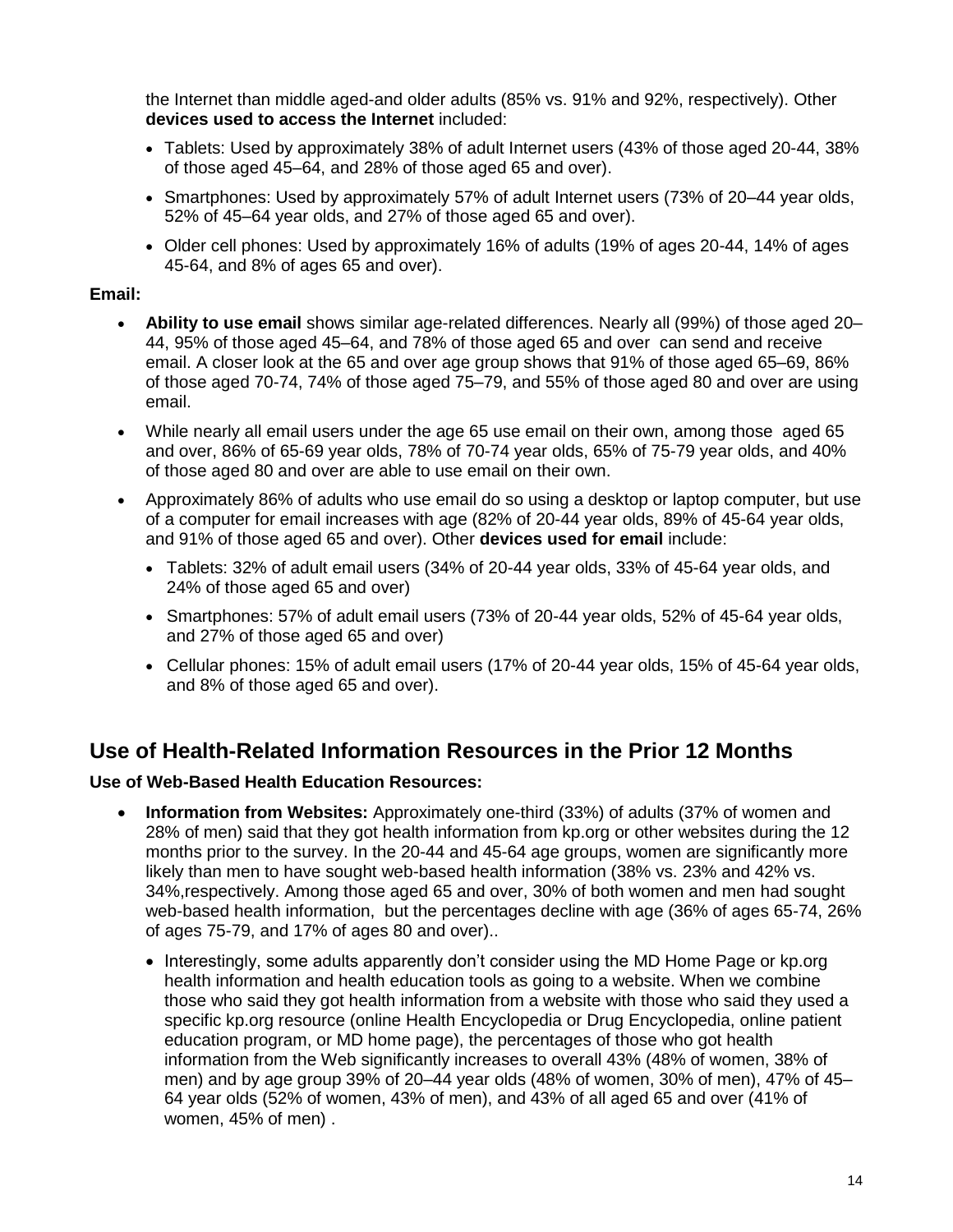- **Kaiser Permanente Web-Based Health Information/Education Resources:** Approximately 29% (33% of women, 25% of men) used at least one of the following kp.org health information resources: Health/Drug Encyclopedia, MD Home Page, online patient education programs, kp.org podcasts). Usage of kp.org online resources varied by age group and among the younger groups, by gender: 24% of 20–44 year olds (30% of women, 17% of men), 33% of 45–64 year olds (37% of women, 29% of men), and 32% of those aged 65 and over (30% of women, 35% of men).
	- Approximately 19% of adults (21% of women, 17% of men) got h**ealth information from their primary care provider's home page** on the website: 16% of 20–44 year olds (21% of women, 11% of men), 21% of 45–64 year olds (23% of women, 19% of men), and 22% of those aged 65 and over (20% of women, 25% of men)
	- 7% of adults (9% of women, 5% of men) used **kp.org online health education/patient education programs**. By age groups: 7%, 11%, and 8% of women and 3%, 7%, and 7% of men.
	- About 2% of adults listened to **kp.org podcasts** (no age group or gender differences)
	- Approximately 12% of adults consulted the kp.org **online Health Encyclopedia or Drug Encyclopedias**. Note that this statistic may underestimate the percentage of members who looked up health-related information on the kp.org website because these sections are now accessed by tabs called "Conditions and Diseases" and "Drug and Natural Medicines."
- **Health Apps:** Approximately 11% of adults (13% of women, 9% of men) used a health app designed to help with diet, exercise, sleep, monitoring a health condition, etc., in the past year. By age group 15% of 20-44 year olds (18% of women, 12% of men),10% of 45-64 year olds (12% of women, 8% of men), and 4% of women and men aged 65 and over reported using a health app.
- **Online Chat rooms/Communities to get advice/support for a health condition:** Only about 1% of adults used this type of resource in the previous year.

### **Use of Other Health Education Resources**:

- 121 of adults participated in a Kaiser Permanente **individual or group health education program**, with little substantive difference across age groups or by gender.
- 5% of adults (3% of 20-44 year olds, 6% of 45-64 year olds, and 7% of those aged 65 and over, no gender difference) received **one-on-one counseling from a Kaiser Permanente patient educator or health coach** to help change health-related behaviors or manage a chronic health condition.
- About 17% of adults used Kaiser Permanente **print health education materials** (18% of women and 9% of men aged 20–44, 20% of women and 16% of men aged 45–64, and 24% of men and women aged 65 and over).
- 33% of adults (36% of women, 29% of men) read a **Kaiser Permanente member newsletter.** By age group: 30% of women and 18% of men aged 20–44, 38% of women and 34% of men aged 45–64, and 45% of women and men aged 65 and over.
- About 5% of adults (7% of women aged 20-64, 4% of men 20-64, and 4% of women and men aged 65 and over) used a **weight loss or Health Eating/Active Living program** or service (health coach, group, counseling, web-based, email-based, etc.) inside or outside Kaiser Permanente.

**Use of Any Health Education/Information Resource** *(excluding kp.org secure features):* Altogether, 62% of adults (68% of women, 56% of men) used at least one of these web-based or more traditional health information/health education resources during the previous 12 months. By age group, 56% of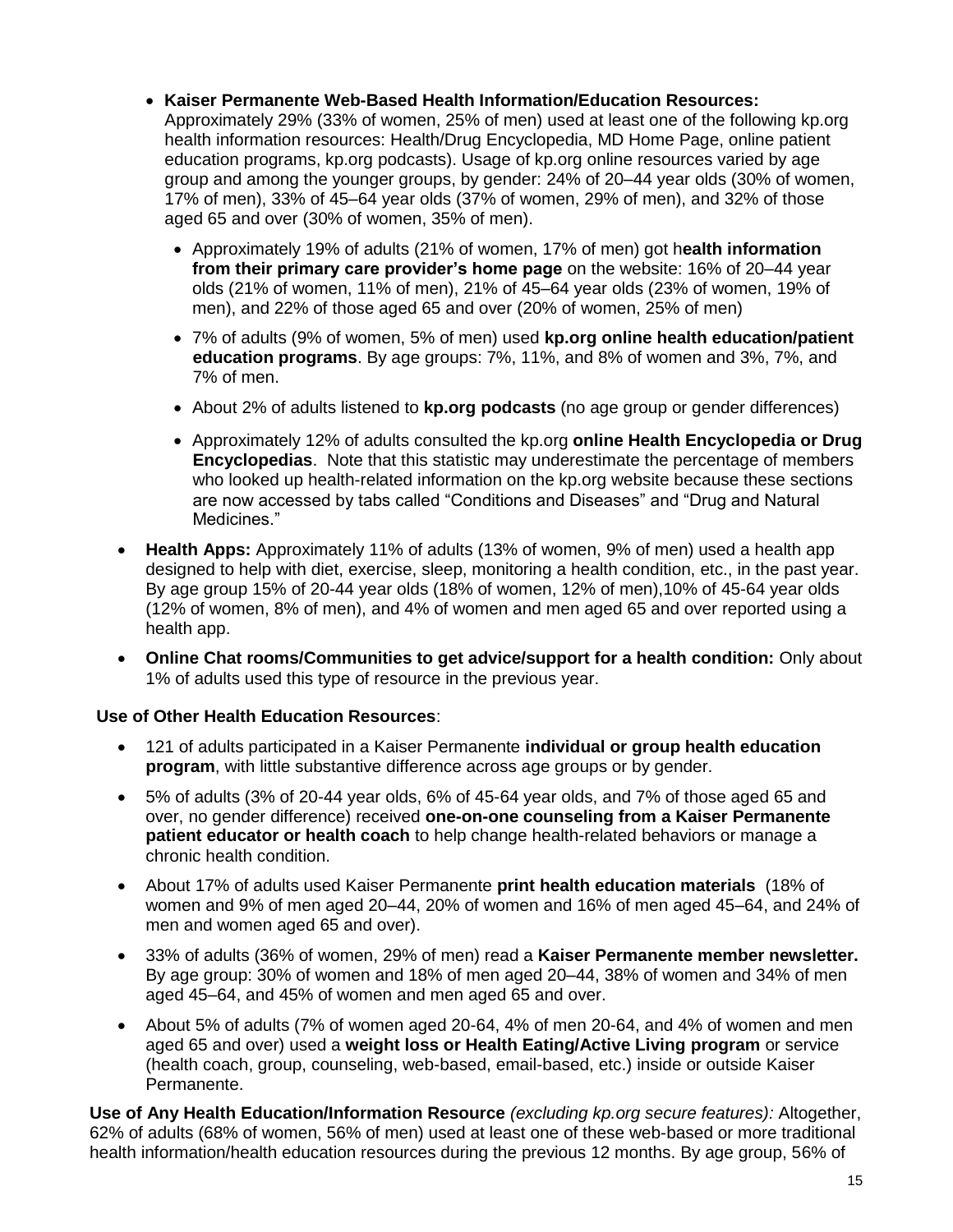20-44 year olds (65% of women, 47% of men), 66% of 45-64 year olds (70% of women, 61% of men), and 70% of women and men aged 65 and over had sought out health-related information or health education during the previous 12 months

**Use of kp.org Patient Portal Features:** 55% of adults (62% of women, 47% of men) reported using the kp.org patient portal to send a secure message to their doctor, view lab test results, and/or refill a prescription. By age group, 52% of 20-44 year olds (64% of women, 39% of men), 59% of 45-64 year olds (65% of women, 52% of men), and 54% of adults aged 65 and over reported completing at least one of these tasks using the kp.org patient portal. Approximately 18% of adults (21% of women, 15% of men) reported using the KP app to access secure patient portal features.

**Use of Any kp.org Resource**: If we look at use of kp.org for health information or to use secure features, 61% of adults (68% of women, 53% of men) had touched kp.org during the year prior to the survey. By age group, this was 59% of 20–44 year olds (71% of women, 45% of men), 65% of 45–64 year olds (71% of women, 59% of men), and 59% of those aged 65 and over (57% of women, 62% of men). Of those in the older age group who are able to use the Internet, 74% (no gender difference) had touched kp.org.

## **Preferred Methods for Receiving Health-Related Information and Advice**

Members were asked to indicate which of 20 methods they would like to use to get information and advice about how to manage health conditions and make changes in health behaviors. Approximately 82% if adults indicated interest in at least one method, and 18% did not indicate interest in any of the methods. The following statistics are restricted to adults who indicated interest in at least one method.

### **Information/Advice Using Website-Based Modalities:**

- 38% of adults said they were interested in **getting information from Internet websites** (39% of women and men aged 20-64 and 29% of women and men aged 65 and over (36% of ages 65-74, 22% of ages 75-79, and 14% of ages 80 and over).
- 26% of adults were interested in getting information from their **doctor's kp.org home page** (22% of 20-44 year olds, 28% of 45-64 year olds, and 29% of adults aged 65 and over). Among older adults, 33% of 65-74 year olds, 27% of 75-79 year olds, and 23% of those aged 80 and over were interested in using this resource.
- 23% of adults were interested in getting information and advice by **watching online videos** on kp.org, YouTube, or other websites (26% of ages 20-44, 24% of ages 45-64, and 13% of ages 65 and over). Among older adults, 18% of 65-74 year olds, 9% of 75-79 year olds, and 5% of those aged 80 and over were interested in online health videos.
- **When online videos were combined with the other two website information sources**, the percentages interested in website-based health information increased to 55% of all adults (57% of ages 20-64, 54% of ages 65-74, 39% of ages 75-79, and 30% of ages 80 and over).

### **Information/Advice Using Email/Internet-Based Modalities**:

- 34% of adults were interested in getting health advice via **kp.org secure email** (35% of adults aged 20-64 and 65-74, 25% of 75-79 year olds, and 16% of those aged 80 and over).
- About 8% of adults were interested in **video/Skype sessions with a patient educator** (8% of 20-64 year olds, 5% of 65-74 year olds, and 2% of those aged 70 and over)
- 9% of adults were interested in watching **webinars/online talks** (10% of 20-64 year olds, 7% of 65-74 year olds, and 3% of those aged 75 and over).
- 37% of adults were interested in getting **health newsletters/information by email** (37% of ages 20-64, 39% of ages 65-74, 27% of ages 75-79, and 19% of ages 80 and over).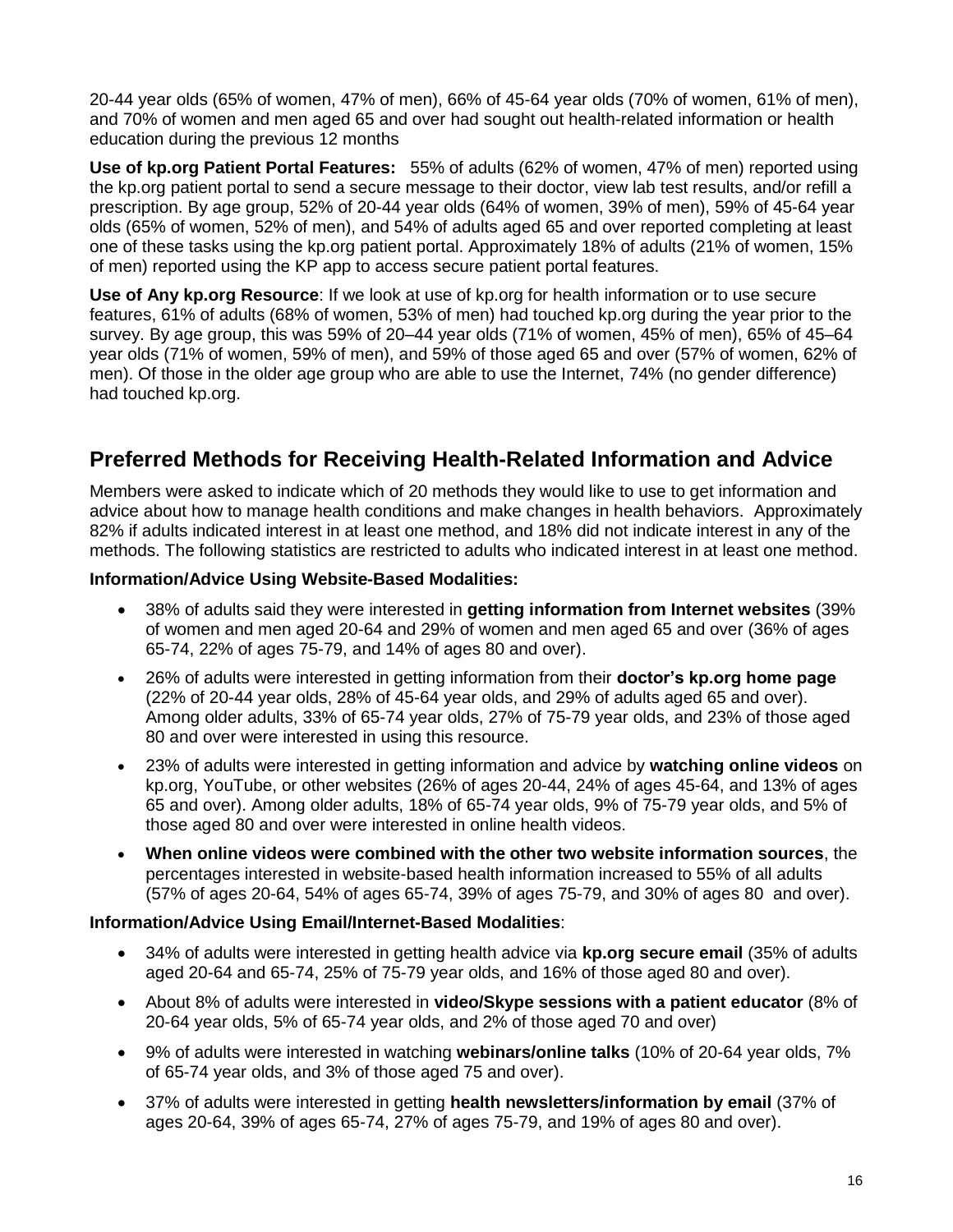- Approximately 7% of adults were interested in listening to **podcasts/audio downloads** (98% of 20-64 year olds, 5% of 65-74 year olds, and 2% of those aged 75 and over).
- Approximately 10% of adults were interested in single or multi-session **online interactive programs** (11% of 20-64 year olds, 8% of 65-74 year olds, and 3% of those aged 75 and over).
- 25% of adults were interested in using **health-related apps**, but this declined with age (35% of 20-44 year olds, 22% of 45-64 year olds, 15% of 65-69 year olds, 9% of 70-74 year olds, 5% of 75-79 year olds, and 3% of those aged 80 and over). Among 20-44 and 45-64 year olds, women were significantly more likely to be interested in using health apps than men.

### **Information/Advice Using Non-Internet-Based Modalities:**

- 30% of adults indicated interest in **individual in-person counseling with a patient educator**  (no significant differences by age group or sex).
- Approximately 15% of adults (again no significant difference by age group or gender) were interested in having **telephone sessions with a health coach**. However, since 30% of adults (no significant age or gender difference) had indicated interest in brief telephone counseling with a patient educator in 2011, it is not clear whether respondents did not understand the term "health coach" (vs. patient educator) or were less receptive to the idea of being coached than counseled about how to manage their health conditions and make changes in health behaviors.
- Approximately 23% of adults were interested in **in-person workshops or classes**. Women were more interested in in-person programs than men (26% vs 17%). One-session class, workshop, or group programs were slightly more popular (than multi-session programs (22% vs. 17% for women, 14% vs 10% for men).
- Approximately 12% of adults were interested in using **interactive computer programs** (14% of 20-64 year olds, 9% of 65-74 year olds, and less than 4% of those aged 75 and over).
- 11% of adults (8% of younger adults and 14% of middle aged and older adults) were interested in **watching DVDs at home**.
- 23% of adults were interested in having **print health newsletters/information mailed** to them (15% of 20-44 year olds, 24% of 45-64 year olds, and 41% of those aged 65 and over). Among seniors, 35% of ages 65-74, 43% of ages 75-79, and 55% of ages 80 and over wanted print health newsletters.

**Preferred methods of getting health education by reading information, watching videos, and getting "written" information varies by age, with greater interest in non-Internet based modalities among older adults. These findings suggest that it is still very important to maintain and publicize non-Internet-based modes of health education delivery.**

- Nearly 2/3 (62%) of adults were interested in getting **"written" information either from websites (including doctor home page) or print materials** (57% of 20-44 year olds and 65% of those aged 45 and over). of those who were interested in written information, approximately 18% of 20-44 year olds, 22% of 45-64 year olds 27% of 65-74 year olds, 41% of 75-79 year olds, and 52% of those aged 80 and over only indicated wanting print materials, not web-based text. Conversely, approximately 57% of 20-44 year olds, 51% of 45-64year olds, 44% of 65-74 year olds, 37% of 75-79 year olds, and 28% of those aged 80 and over only wanted to get information from websites, not print material. (The rest indicated interest in both modes of text presentation.)
- Approximately 29% of adults were interested in **watching health videos either online or on DVD** (30% of ages 20-64, 25% of ages 65-74, and 14-18% of those aged 75 and over). Of those who were interested in videos, approximately18% of 20-44 year olds, 27% of 45-64 year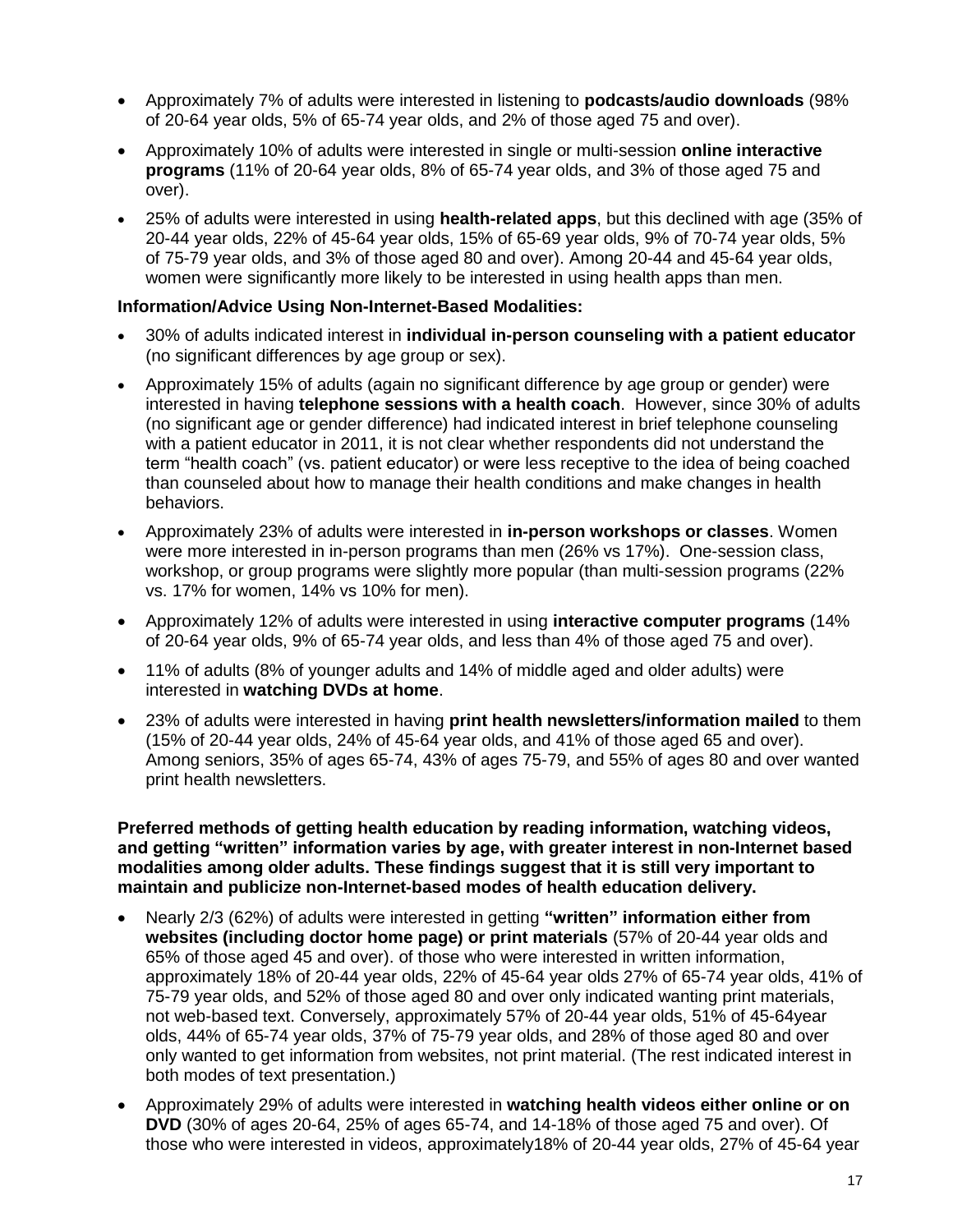olds, 29% of 65-69 year olds, 43% of 70-74 year olds, and 57% of those aged 75 and over were only interested in DVDs, not online videos. In contrast, approximately 63% of 20-44 year olds, 48% of 45-64 year olds, 41% of 65-69 year olds, 33% of 70-74 year olds, and 25% of those aged 75 and over were only interested in online videos, not DVDs. (The rest indicated interest in both modes of health video.)

 Half of adults (44% of 20-44 year olds, 51% of 45-64 year olds, and 62% of those aged 65 and over) were interested in **receiving health newsletters by either email or regular mail/print**. Of those who were interested in receiving newsletters, approximately 19% of 20-44 year olds, 29% of 45-64 year olds, 30% of 65-69 year olds, 43% of 70-74 year olds, 54% of 75-79 year olds, and 50% of those aged 80 and over were only interested in mailed newsletters, not emailed newsletters. Conversely, approximately 63% of 20-44 year olds, 50% of 45-64 year olds, 41% of 65-69 year olds, 35% of 70-74 year olds, and 27% of 75-79 year olds, and 17% of those aged 80 and over were only interested in emailed newsletters, not mailed newsletters. (The rest indicated interest in both modes of health newsletter delivery.)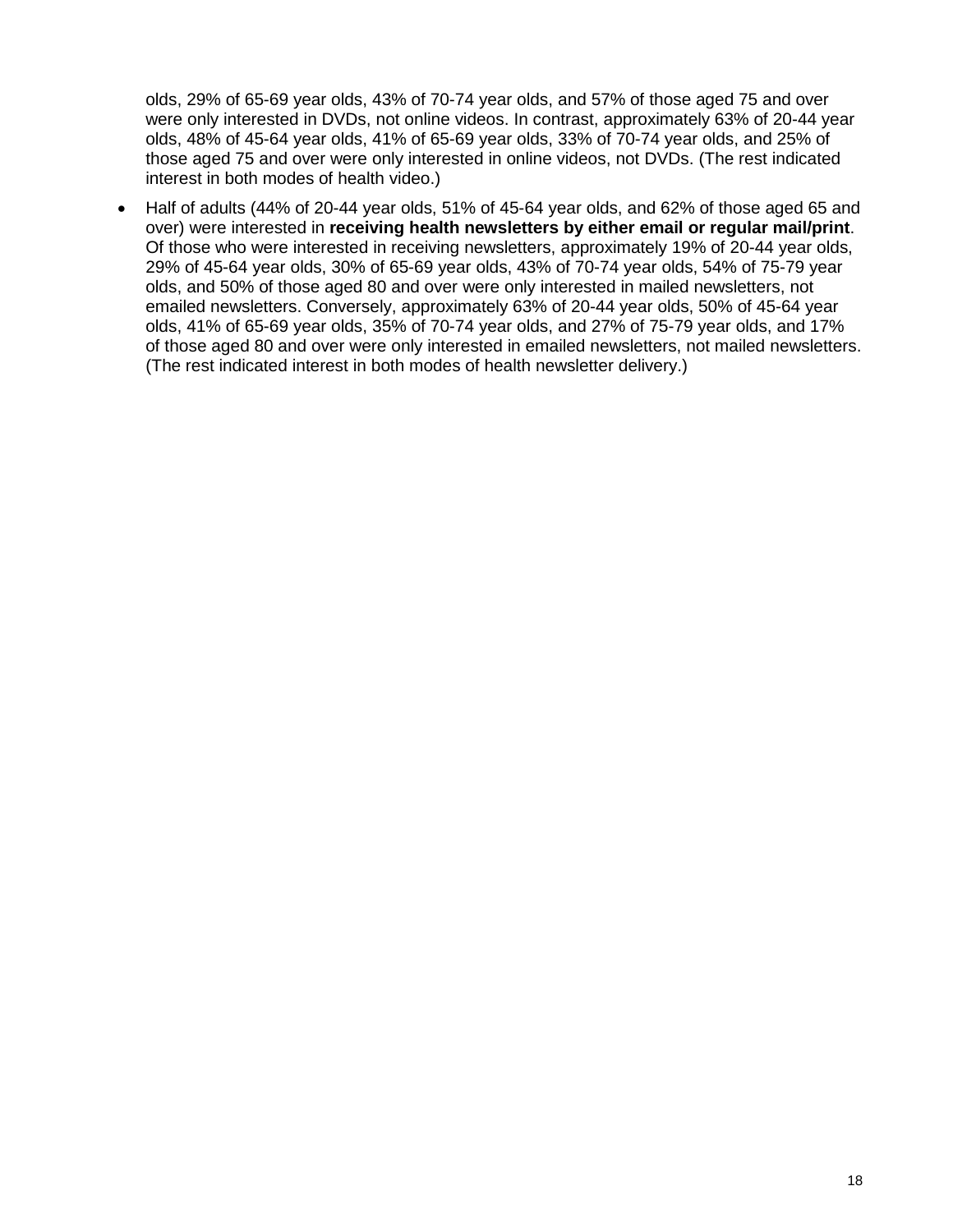# **2014/2015 Member Health Survey Methods**

## **Data Collection**

Data collection for the 2014 survey cycle was split across two years, with half of the usual number of members in each medical center service population surveyed in 2014 and the other half in 2015. In the 2014/2015 cycle, we mailed questionnaires to an, age-, sex-, and geographically stratified random sample of approximately 44,600 adult Health Plan members in the Northern California Region. Only current members who had been continuously enrolled during the three months prior to the survey and had no indication that they required an interpreter to communicate in English were sampled. Two subsequent survey packet mailings were sent over the next several weeks to non-respondents, with the final wave of questionnaires mailed in September. Participants were also offered the opportunity to answer a secure online version of the questionnaire reached via a link emailed to them or by logging in using a URL printed on the survey materials. Phone administration was available on request but not used. Non-eligibles (deceaseds, non-current members, members living outside the main service area, language barrier) and members for whom neither Kaiser Permanente nor the U.S. Postal Service had forwarding addresses were dropped from the initial sample with no replacement. The overall survey response rate among survey eligibles was 37.9% (n=16,133/42,593). This is slightly lower than the response rate for the 2011 survey (39.5%), with most of the decrease coming from the men and women aged 65 and over (down nearly 4 percentage points). The age-gender specific response rates for the 2014/2015 survey were as follows:

| Final Response Rates for the 2014/2015 DOR Member Health Survey by Age-Gender Group,<br>Members Aged 20 and Over in the Northern California Region Sample |               |             |                  |             |  |  |  |  |  |
|-----------------------------------------------------------------------------------------------------------------------------------------------------------|---------------|-------------|------------------|-------------|--|--|--|--|--|
| Women                                                                                                                                                     | $20-44$ years | 45-64 years | 65 years or over | Total       |  |  |  |  |  |
|                                                                                                                                                           | 2899/9349     | 2822/6232   | 3102/4909        | 8823/20490  |  |  |  |  |  |
|                                                                                                                                                           | $(31.0\%)$    | (45.3%)     | $(63.2\%)$       | $(43.1\%)$  |  |  |  |  |  |
| Men                                                                                                                                                       | 1784/10096    | 2429/7129   | 3097/4878        | 7310/22103  |  |  |  |  |  |
|                                                                                                                                                           | (17.7%)       | $(34.0\%)$  | (63.5%)          | $(33.1\%)$  |  |  |  |  |  |
| Total                                                                                                                                                     | 4683/19445    | 5251/13361  | 6199/9787        | 16133/42593 |  |  |  |  |  |
|                                                                                                                                                           | $(24.1\%)$    | (39.3%)     | (63.3%)          | (37.9%)     |  |  |  |  |  |

All respondents were assigned a post-stratification weighting factor based on the age-gender distribution of the medical center service population from which they were selected. All estimates in this report are based on weighted survey data. The table below shows the age distributions of women, men, and all adults aged 20 and over after and before applying the post-stratification weighting factor.

|                 | Women |           | Men   |              | All   |              |
|-----------------|-------|-----------|-------|--------------|-------|--------------|
| Age Group       | Wtd % | (Unwtd %) | Wtd % | (Unwtd $%$ ) | Wtd % | (Unwtd $%$ ) |
| All 20 and Over | 100.0 | 100.0     | 100.0 | 100.0        | 100.0 | 100.0        |
| 20-44 yr        | 42.7  | 32.8      | 44.3  | 24.4         | 43.5  | 29.0         |
| 45-64 yr        | 36.0  | 32.0      | 36.9  | 33.2         | 36.4  | 32.6         |
| 65 and over     | 21.3  | 35.2      | 18.8  | 42.4         | 20.1  | 38.4         |
| 65-74           | 12.1  | 16.5      | 11.4  | 18.6         | 11.8  | 17.5         |
| 75-79           | 3.6   | 13.7      | 3.3   | 17.3         | 3.4   | 15.3         |
| 80-84           | 2.7   | 2.5       | 2.3   | 3.7          | 2.5   | 3.0          |
| 85 and over     | 2.9   | 2.5       | 1.8   | 2.8          | 2.4   | 2.6          |